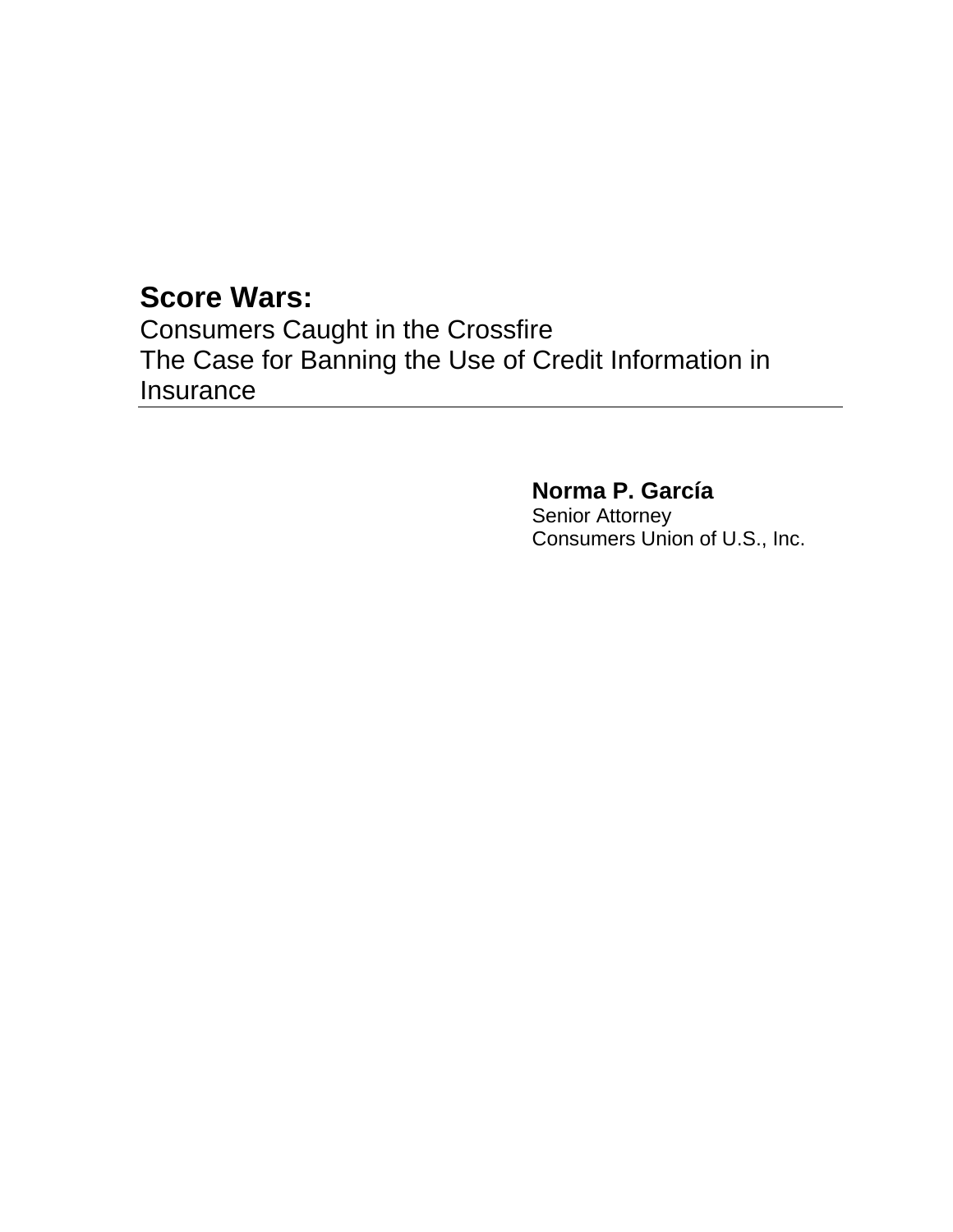## **Acknowledgments**

The author wishes to thank Gail Hillebrand and Daniel Barre for their editing support. Thank you also to Josephine Taylor, Minerva Novoa, Jenny Lovrin and Carol Rivas Pollard for their assistance in the production of this report.

Consumers Union is a nonprofit membership organization founded in 1936 to provide consumers with information, education, and counsel about goods, services, health, and personal finance, and to advocate for consumers in every possible forum. Consumers Union, publisher of Consumer Reports and [www.consumerreports.org,](http://www.consumerreports.org/) derives its income solely from the sale of these and other publications and services, and from noncommercial contributions, grants, and fees.

> *©2006 Consumers Union of U.S., Inc. Permission to copy, disseminate, or otherwise use this work is normally granted as long as ownership is properly attributed to Consumers Union.*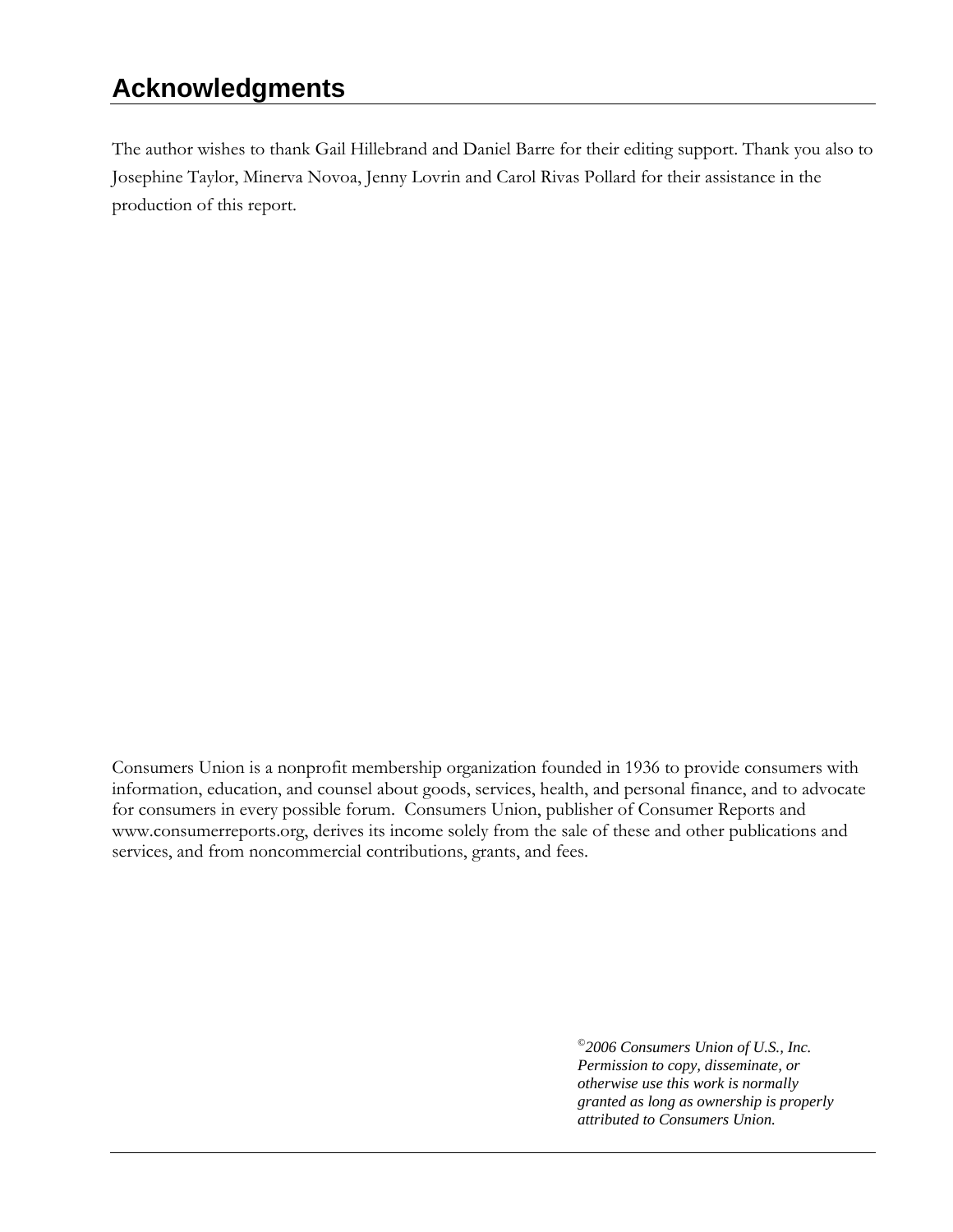## **Table of Contents**

| I. Revisiting the Issue from the Consumer Perspective - Reasons for Banning Credit-Based Underwriting                                                                                         |  |
|-----------------------------------------------------------------------------------------------------------------------------------------------------------------------------------------------|--|
| A. Using Credit-Based Information in Insurance Rating and Underwriting is Unfair to Consumers<br>1. Credit Scoring – evidence of the race and income connection and a disproportionate impact |  |
|                                                                                                                                                                                               |  |
| 3. The benefits and burdens of the use of credit scores - discounts aren't always genuine and                                                                                                 |  |
| 4. Insurance is an essential product; redlining with credit scores hurts everyone 13                                                                                                          |  |
| 5. Credit reports contain serious errors leading to erroneous credit scores14                                                                                                                 |  |
|                                                                                                                                                                                               |  |
| 7. It is unfair to penalize any group of policyholders who enforce their contractual rights against                                                                                           |  |
| Using Credit-Based Information in Insurance and Underwriting is Unnecessary<br>В.                                                                                                             |  |
|                                                                                                                                                                                               |  |
|                                                                                                                                                                                               |  |
| C. Some States Have Laws and/or Regulations to Protect Consumers, but the Majority Do Not 18                                                                                                  |  |
| D.                                                                                                                                                                                            |  |
| The Use of Credit Scoring in Insurance Proliferates While Consumers are Largely in the Dark21<br>Е.                                                                                           |  |
| II. Legislators and Regulators Should Protect Consumers Through Legislation or Regulation23                                                                                                   |  |
| III. Consumers Union and PIRG's Model State Law to Regulate the Use of Credit Information in Insurance                                                                                        |  |
|                                                                                                                                                                                               |  |
|                                                                                                                                                                                               |  |

Appendix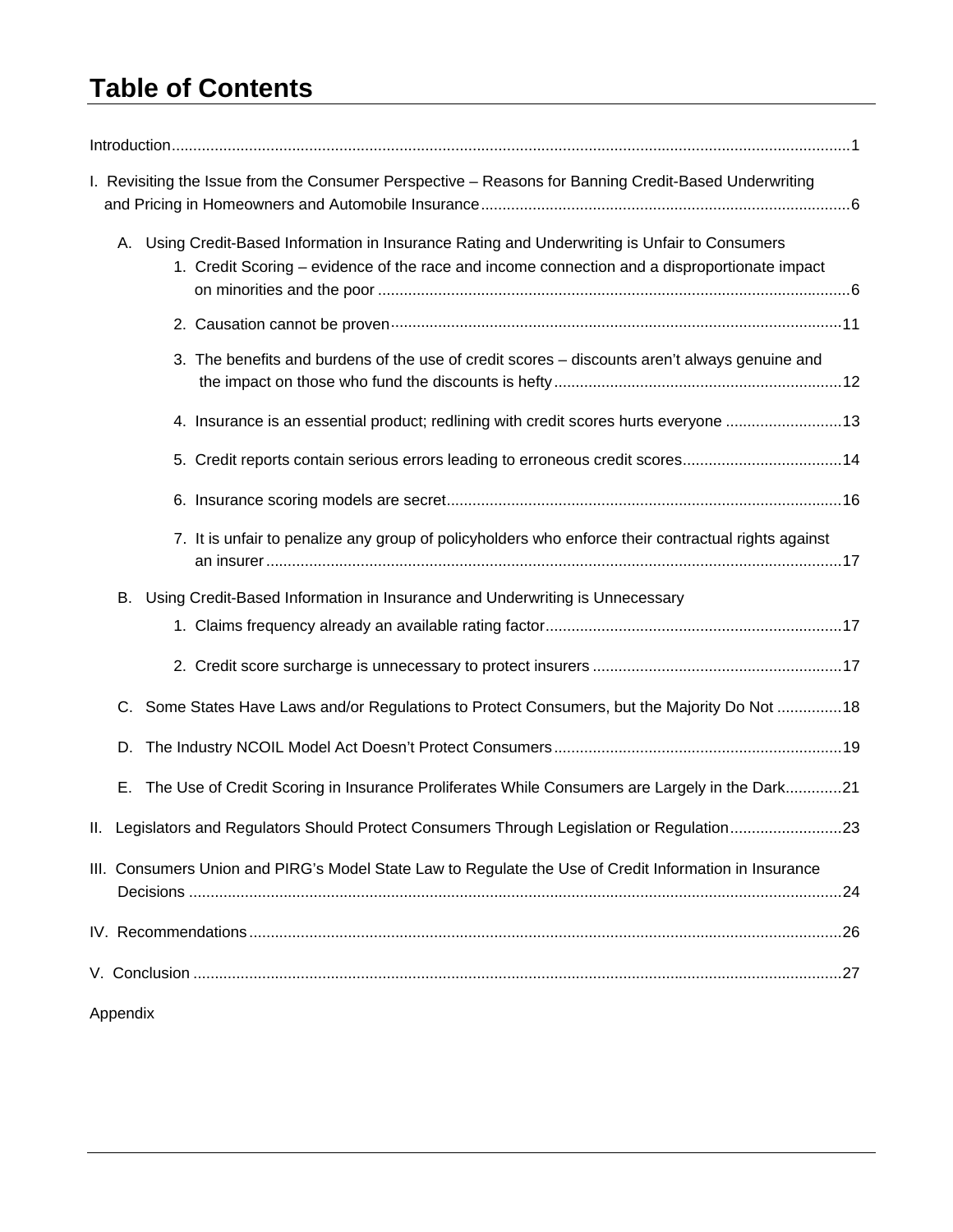# **Introduction**

This report examines the use of credit information in the underwriting and pricing of insurance and its negative impact on consumers[.1](#page-3-0) The impact of credit data on insurance decisions such as coverage and premiums varies from insurer to insurer and from state to state, depending upon insurer practices and varying laws and regulations. Nonetheless, the common thread is the use of consumer data that is credit-based and how this impacts consumers in any state that permits this use. This report discusses why using credit information is both unfair to consumers and unnecessary, examines trends in state laws over the last four years, discusses the flaws in the model law touted by the industry, offers a model state law to protect consumers, and provides additional suggestions for protecting consumers from the unfair use of credit information in insurance decisions.

Credit scores,[2](#page-3-1) based upon information contained in an individual's consumer report (also commonly referred to as a "credit report"), were developed for use by lenders to predict how likely it is that a prospective borrower will default on a loan. This technology has allowed lenders to speed up the process of granting credit by using a credit score as an indicator of a borrower's creditworthiness, though there are still significant fairness issues for consumers with credit scores. Today, most consumers understand that creditors consider credit histories when deciding whether to grant credit to the consumer and on what terms.

But what happens when credit information is converted into an insurance score[3](#page-3-2) or is used in some other way to make decisions about providing an essential consumer product, such as homeowners or automobile insurance, that is not related to granting credit? Credit-based underwriting and pricing in insurance is becoming increasingly commonplace, but at a high price to consumers. Consumers Union opposes both the practice and the sanctioning of this practice because using credit information as the basis to make decisions about insurance is both unnecessary and unfair to consumers. Using credit information in insurance decisions leads to a discriminatory impact which makes insurance more expensive for low-income consumers and for members of some minority groups who are otherwise good insurance risks. The practice is unnecessary because insurers have many other rating and underwriting factors at their disposal to properly rate a policy. There is no need to use a factor that has a discriminatory impact and

<span id="page-3-0"></span> $1$  This insurance industry practice can involve the use of a consumer's information taken directly from a consumer's credit file, consumer information reported to another through a credit report or in the form of a credit score, or through the calculation of an insurance score, which is based in part upon information derived from a consumer's credit file.

<span id="page-3-1"></span><sup>&</sup>lt;sup>2</sup> The Fair Credit Reporting Act (FCRA) defines a "credit score" as: A numerical value or categorization derived from a statistical tool or modeling system used by a person who makes or arranges a loan to predict the likelihood of certain credit behaviors, including default (and the numerical value or the categorization derived from such analysis may also be referred to as a "risk predictor" or "risk score." 15 U.S.C.S. § 1681g (f)(2)

<span id="page-3-2"></span><sup>&</sup>lt;sup>3</sup> According to the Insurance Information Institute, an "insurance score is a numerical ranking based on a person's credit history." *See* [http://www.iii.org/media/hottopics/insurance/creditscoring/.](http://www.iii.org/media/hottopics/insurance/creditscoring/)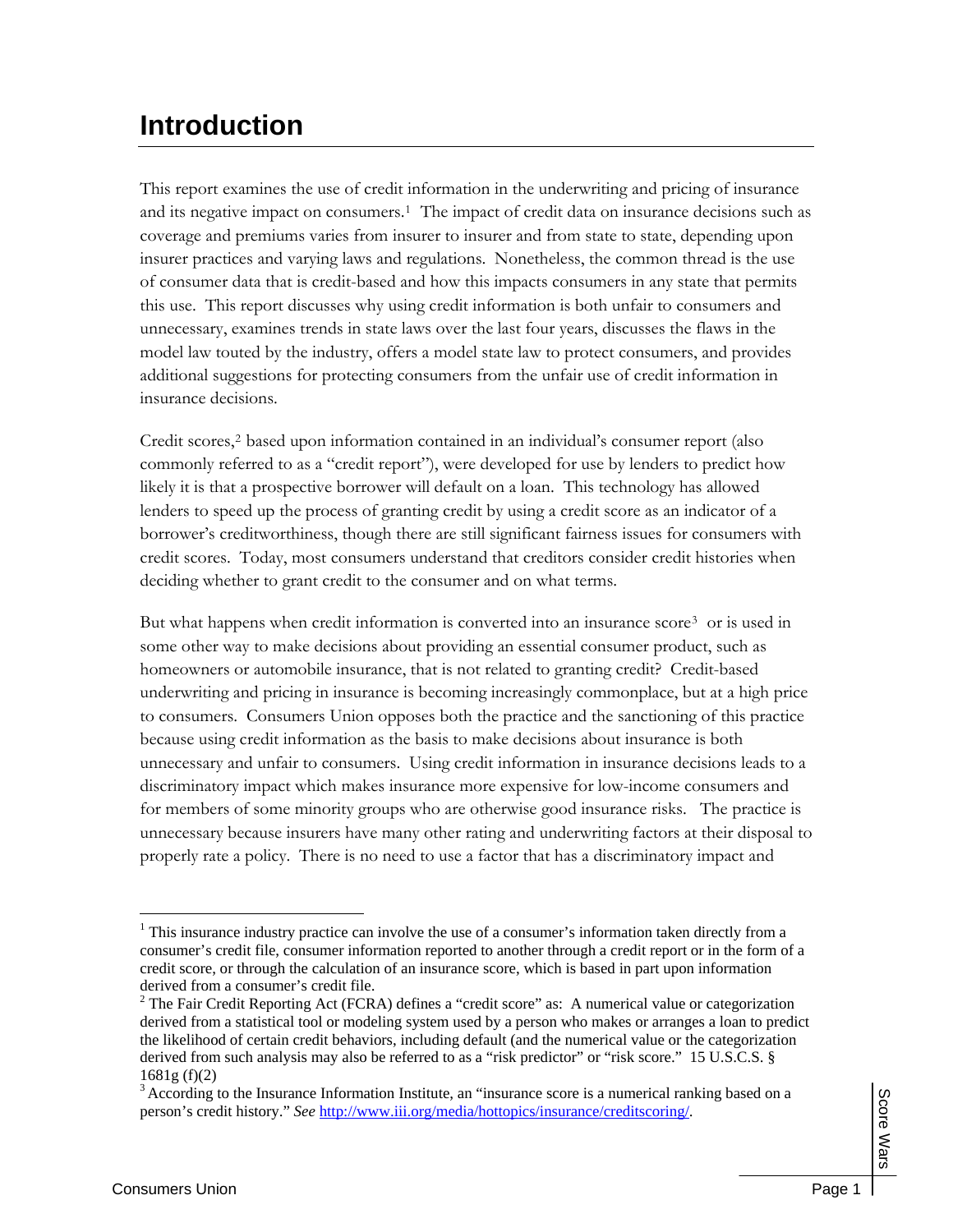makes essential insurance products, such as homeowners and automobile insurance, less affordable thus less available for consumers.

Increasingly, credit scores and credit information are being used for purposes other than determining whether a consumer will default on a loan or make late payments. Many insurance companies use consumers' credit information to determine whether they will offer homeowners and automobile insurance to consumers, and at what price. Bankrate.com reported in 2003 that insurance industry consultants, Conning & Co. found that "ninety-two of the 100 largest personal auto insurance companies in the country use credit data in underwriting new business."[4](#page-4-0) For existing policyholders, insurers also use credit information to make decisions about non-renewing policies or hiking premium rates.

In addition to considering an individual's credit score, many insurers use an "insurance score" which is derived, in part, from information contained in a consumer's credit history. Companies such as Fair, Isaac and Co., provide the credit bureaus with the formulas to develop insurance scores. Some insurance companies use their own models. The credit bureaus run the score using the formulas developed by an insurance company or another model provider. Then the credit reporting bureaus sell the consumers' insurance scores to the insurance companies. Insurers do not see an individual consumer's credit file, but information contained in the consumer's credit file affects the price of insurance.

Federal law and a few states give consumers the right to obtain their credit scores, but no similar law exists for insurance scores. Insurance scores thus remain the ultimate black-box. Insurance companies are not required to provide consumers with the score or how it was calculated. Insurers also are not required to follow uniform standards when calculating insurance scores, so individual scores and what data is used to calculate them can vary significantly from insurer to insurer. This leaves consumers largely in the dark about what they can do differently, as responsible drivers or homeowners, to improve an insurance score.

There are many serious underlying problems when insurance companies use consumer credit information to decide who gets insurance and how much it will cost. The most serious concerns (discussed more fully in this report) are:

- ♦ insurers cannot show a logical, causal link between credit scores and risk and without a causal link, this rating factor has the potential to be unfairly discriminatory;
- ♦ a high percentage of credit files contain serious errors which can artificially depress credit scores and consumers are concerned that inaccurate or even accurate information about them is being used to limit their opportunities[;5](#page-4-1)

<span id="page-4-0"></span><sup>4</sup> Lucy Lazarone, *Auto Insurers Use Your Credit History to Determine Rates*, Bankrate.com, April, 21, 2003, (available at <http://www.bankrate.com/brm/news/auto/20011107a.asp>). Also, see *Guess Who's Looking at Your Credit Report*, (available at

[http://www.smartmoney.com/consumer/index.cfm?story=20010820\)](http://www.smartmoney.com/consumer/index.cfm?story=20010820).

<span id="page-4-1"></span><sup>&</sup>lt;sup>5</sup> Credit Score Accuracy and Implications for Consumers, Consumer Federation of America, and National Credit Reporting Association, December 17, 2002, (available at [http://www.consumerfed.org/pdfs/121702CFA\\_NCRA\\_Credit\\_Score\\_Report\\_Final.pdf\)](http://www.consumerfed.org/pdfs/121702CFA_NCRA_Credit_Score_Report_Final.pdf); *Mistakes Do*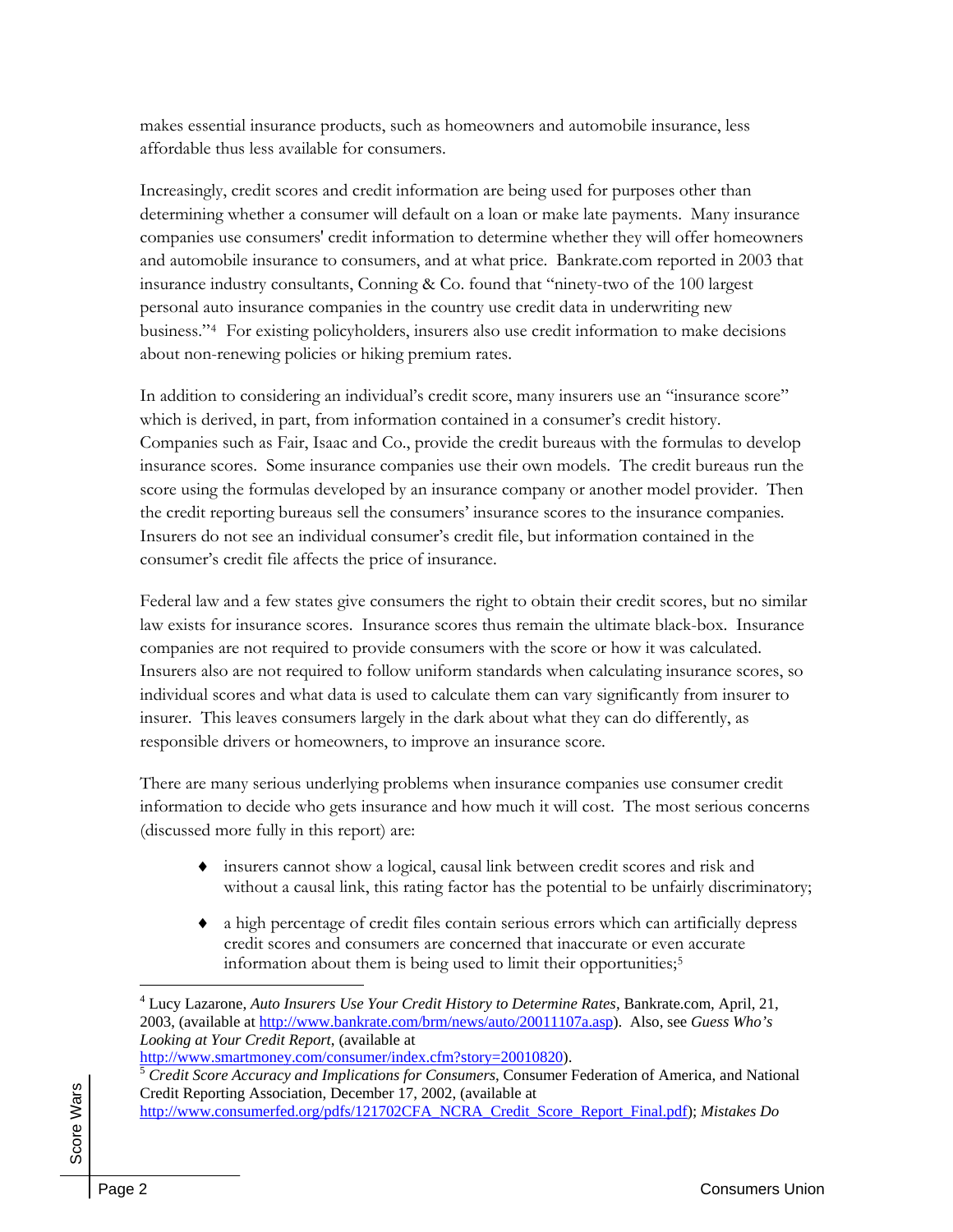- credit scoring does not benefit most insurance consumers, in fact, many consumers getting so-called credit scoring discounts *pay more* for insurance than they did before credit scores were used,<sup>[6](#page-5-0)</sup> and;
- ♦ using credit scores can result in unfair discrimination because certain score ranges can be associated with an individual's race or income. Low credit scores tend to be concentrated in low-income neighborhoods and in certain minority communities. Otherwise good drivers or responsible homeowners from low-income or minority communities are more likely to bear the burden of 20-50% surcharges,<sup>[7](#page-5-1)</sup> simply because of lower credit scores.

The insurance industry defends the practice of using credit information in insurance decisions. They claim it provides speed and efficiency. They say that most consumers are benefited by using credit data and that using such information allows insurance companies to more accurately and quickly rate an individual's insurance risk. Insurers contend that speed and efficiency translate into cost savings to insurers which helps insurance companies gain a competitive edge in the marketplace.

A representative of Fair, Issac, Co., a prominent provider of insurance scoring models, noted that insurance scores can be very useful to insurers as a way to boost profitability. He described insurance scores as "an extremely powerful and useful tool"[8](#page-5-2) noting that, "an insurer's ultimate goal is to do everything possible to retain profitable customers while working toward improving—or losing—unprofitable customers."[9](#page-5-3) Other touted benefits of insurance scoring models are that they provide a means to "target prospects who will generate value . . . [and provide] an efficient means of matching appropriate offers to policyholder risk and of eliminating high-risk, low-profit prospects."[10](#page-5-4) Finally, the representative asserts that insurance scores can help insurance companies decide, "should this person be reviewed more carefully during underwriting, or targeted for cross-selling, or fast-tracked for claims handling?"[11](#page-5-5) In other words, insurance scoring models, which incorporate credit-based data, provide a way for insurance companies to decide which consumers to serve, and how to serve them, based upon the profitability that a consumer may return to the company.

In support of its position that using credit-based data in insurance is an appropriate business practice, the industry frequently points to a 2004-2005 Texas Department of Insurance study,[12](#page-5-6)

[http://www.fairisaac.com/NR/rdonlyres/31E747C2-6777-4715-A7D5-](http://www.fairisaac.com/NR/rdonlyres/31E747C2-6777-4715-A7D5-95180E4A3046/0/ExpandedUseInsuranceAR.pdf) [95180E4A3046/0/ExpandedUseInsuranceAR.pdf](http://www.fairisaac.com/NR/rdonlyres/31E747C2-6777-4715-A7D5-95180E4A3046/0/ExpandedUseInsuranceAR.pdf)<br>
<sup>9</sup> Id.

 $\overline{a}$ 

<span id="page-5-6"></span><sup>12</sup> *Use of Credit Information in Texas*, Texas Department of Insurance, December 30, 2004, (available at

*Happen: A Look at Errors in Consumer Credit Reports*, National Association of State PIRGS, June 2004, (available at [http://uspirg.org/reports/MistakesDoHappen2004.pdf\)](http://uspirg.org/reports/MistakesDoHappen2004.pdf).

<span id="page-5-0"></span>Birny Birnbaum, *Insurance Credit Scoring: An Unfair Practice*, April 2004. 7

<span id="page-5-1"></span> $\frac{7}{1}$  For information on the degree of surcharges on those who do not qualify for credit scoring discounts, see Lazarone*, supra* note 4*.* <sup>8</sup>

<span id="page-5-2"></span>Lamont D. Boyd, *Expanded Use of Credit-Based Insurance Scores—Boosting P&C Profitability*, Today's Insurance Professionals, Winter 2003, at 1, (available at

<span id="page-5-5"></span><span id="page-5-4"></span><span id="page-5-3"></span><sup>&</sup>lt;sup>10</sup> *Id.* <sup>11</sup> *Id.* at 2.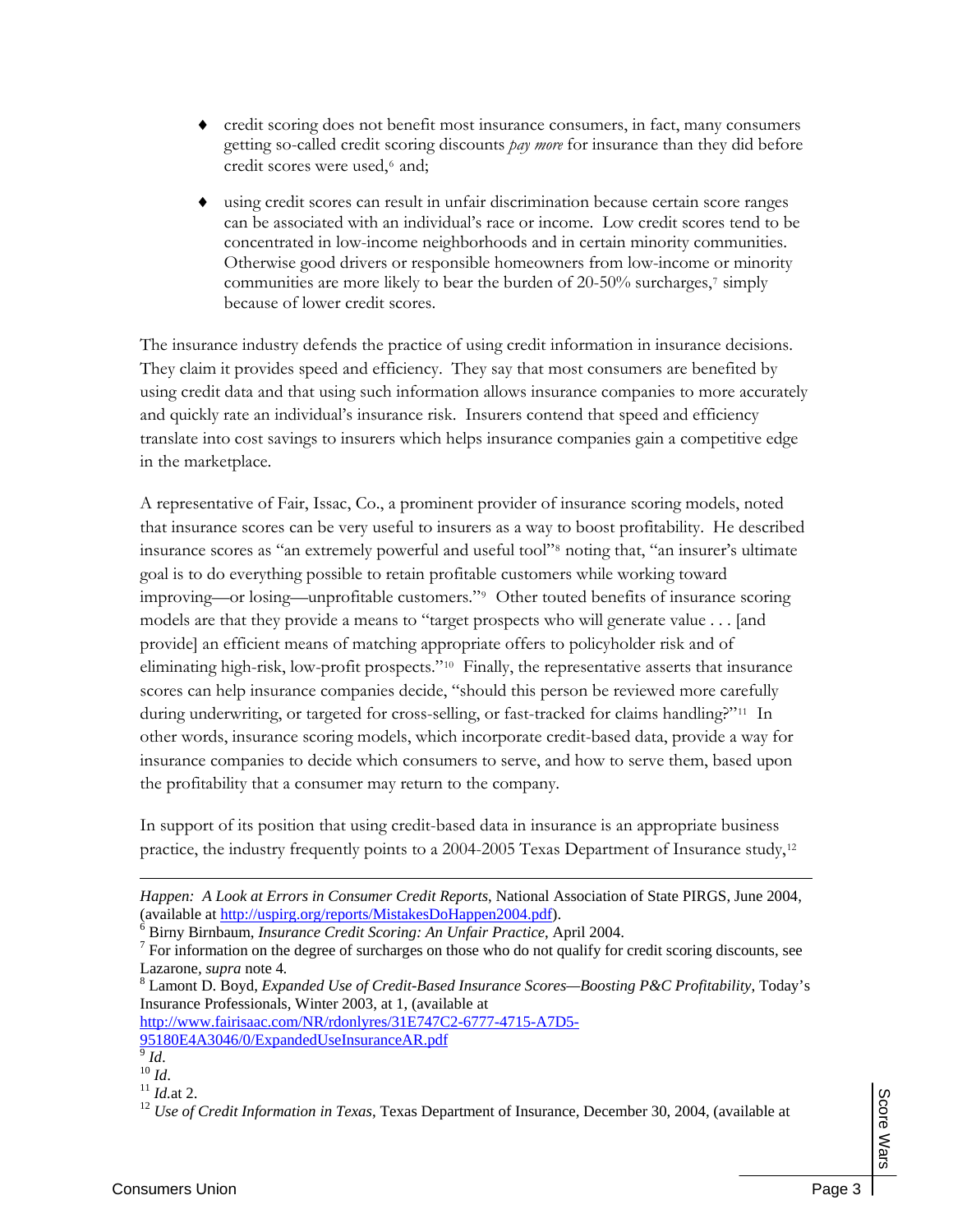referred to hereafter as the Texas Study, that found a correlation between low credit scores and increased insurance claims filing. The same study also found that using credit scores had a disproportionate impact on certain minorities and low-income individuals. Nonetheless, Texas law permitted the use of credit scoring despite the opposition expressed by a diverse coalition of advocacy groups that felt that "regardless if a link was found, the legislature should end the unfair and discriminatory use of underwriting practices, including credit scoring."[13](#page-6-0) Indeed, the findings of a correlation between claims filing and credit scores fails to resolve the serious underlying concerns noted above.

A chief economist for the Insurance Information Institute has described the use of factors such as credit information for setting rates as part of an insurance industry "technology arms race." The motivator, he said, is that insurers gain a competitive edge if they can "more accurately assess risk and price better" than rivals.<sup>[14](#page-6-1)</sup> While insurers are preoccupied with gaining a competitive advantage over one another, consumers are getting caught in the crossfire.

We do not believe insurers should be allowed to use credit as a rating or underwriting factor simply because, at best, it is actuarially justifiable. Most states do not have laws that adequately protect consumers from the practice. The insurance industry supported National Conference of Insurance Legislators (NCOIL) model law, which has been adopted in various forms in 26 states, fails to protect consumers from the serious unresolved concerns with using credit data in insurance decisions. Legislators and regulators should prohibit the use of credit data as the basis for an underwriting or rating factor because there is a high probability that credit data will be inaccurate, using credit data results in an unfair discriminatory impact, the benefits are illusory, the practice is unnecessary, and its use interferes with the availability and fair pricing of essential insurance coverage.

#### **Consumers Union recommends:**

- 1. States should pass a ban against the use of credit information in insurance underwriting or rating for personal lines of insurance.
- 2. Legislatures with state laws based on the NCOIL model should repeal those laws.
- 3. In an effort to protect the victims of Hurricanes Katrina and Rita, the states of Texas, Louisiana, Alabama, Mississippi and Florida should pass an immediate moratorium on the use of credit information in insurance decisions.
- 4. All state laws that contain an NCOIL exceptional circumstances exemption should be modified to make the exception apply automatically to all individuals residing in a

14 Sheryl Jean, *Insurers Using Many New Factors to Set Prices*, Contra Costa Times, February 9, 2006, (available at

[http://www.charlotte.com/mld/cctimes/news/nation/13972124.htm?source=rss&channel=cctimes\\_nation\)](http://www.charlotte.com/mld/cctimes/news/nation/13972124.htm?source=rss&channel=cctimes_nation).

<span id="page-6-1"></span><span id="page-6-0"></span> Score Wars Score Wars

<http://www.tdi.state.tx.us/reports/pdf/creditall04.pdf>); *Supplemental Report to the 79th Legislature—Use of Credit Information by Insurers in Texas*, Texas Department of Insurance, January 31, 2005, (available at <http://www.tdi.state.tx.us/reports/pdf/credit05sup.pdf>). [13](http://www.tdi.state.tx.us/reports/pdf/credit05sup.pdf) *Advocacy Groups Call for End to Discriminatory Insurance Practices: TDI Report Shows Use of Credit* 

*Scoring is Discriminatory, Direct Link to Risk Unproven*, Texas Watch, January 10, 2005, (available at <http://www.texaswatch.org/media/release011005.htm>).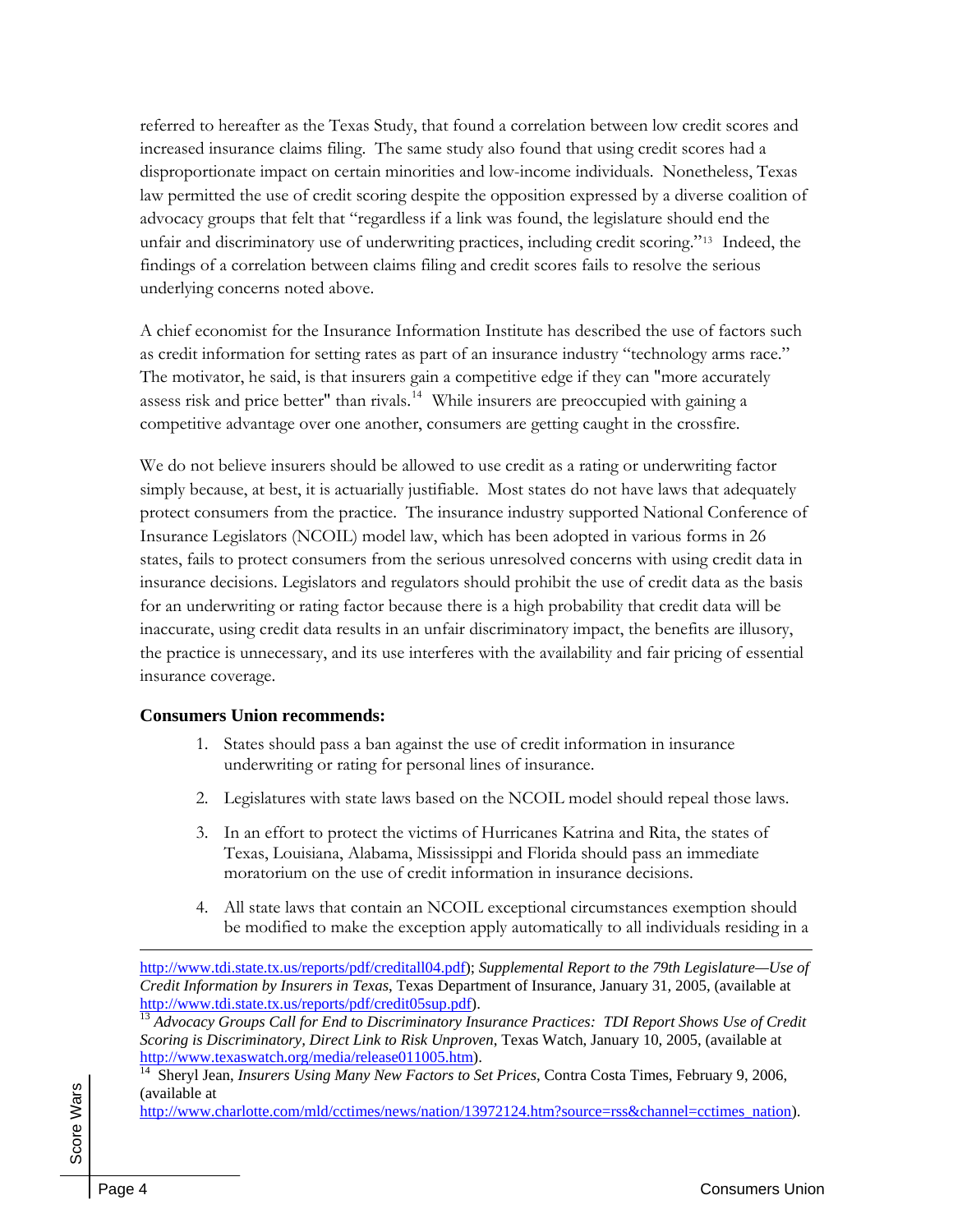declared disaster area, for a period of no less than 36 months, while retaining the right of individuals to request the exemption based on individual life circumstances.

- 5. Insurance Commissioners who have the authority to do so should adopt regulations banning the use of credit information in insurance underwriting and rating.
- 6. Insurance Commissioners should require insurers using credit information to file their models annually with the regulator's office and the commissioners must have these models tested by an independent actuary not affiliated with the insurance industry. As in Florida, insurers using credit or insurance scoring models should be required to show that the use of such models does not does not disproportionately affect persons of any race, color, religion, gender, age or place of residence. The results should be made public and released in a joint report to the National Association of Insurance Commissioners.
- 7. When applying for insurance, consumers should refuse to grant permission to their insurers to access consumer credit files to be used in making insurance related decisions. Consumers should refrain from giving their social security number to insurance companies to prevent it from being used to obtain credit information.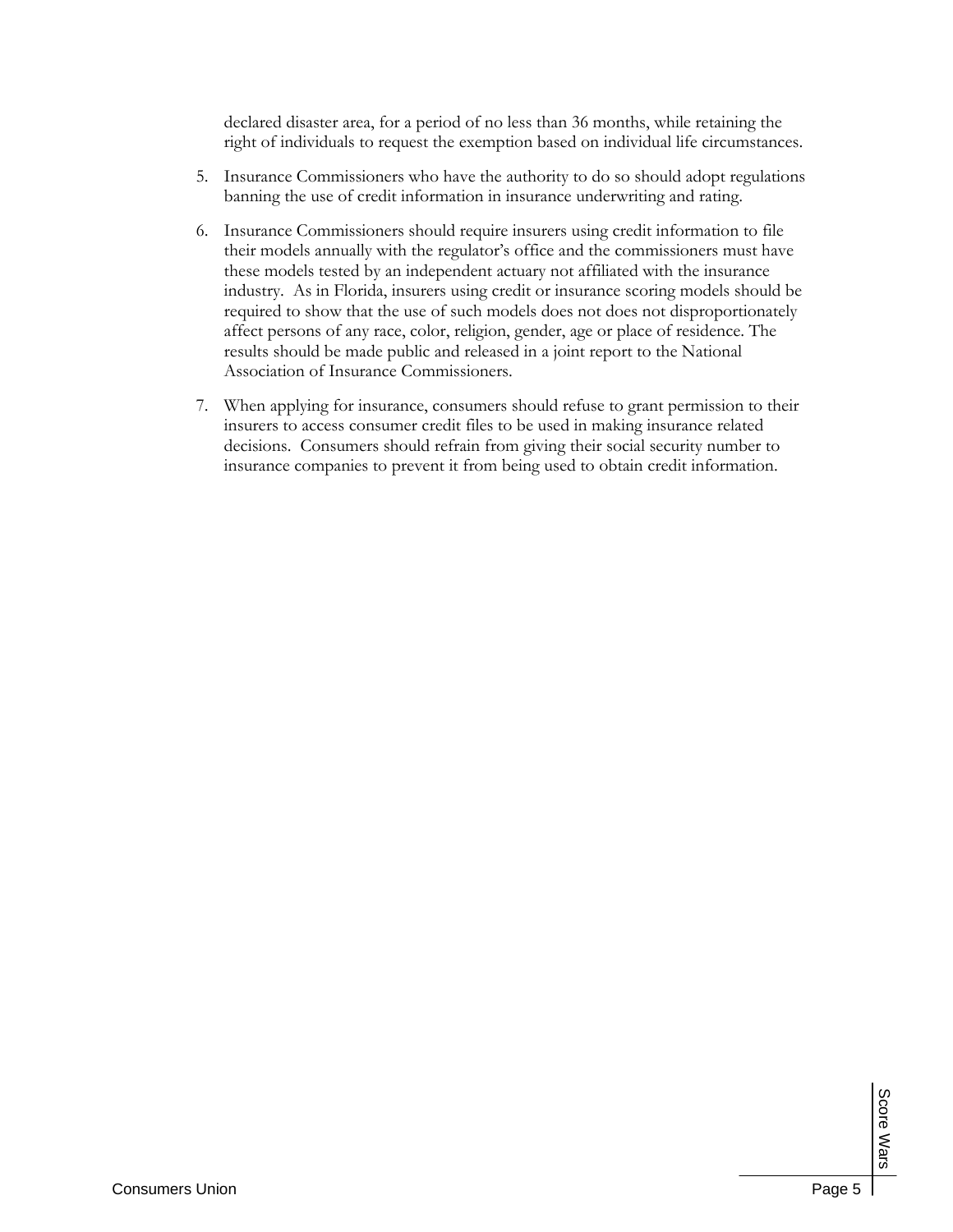## **I. Revisiting the Issue from the Consumer Perspective - Reasons for Banning Credit-Based Underwriting and Pricing in Homeowners and Automobile Insurance**

While a significant majority of consumers do not know that their credit histories could impact their insurance rates, when consumers do become aware, they are often quite shocked to learn that their insurer is, or may be, using credit information to underwrite or rate an auto or homeowners' insurance policy. Consistent with what the insurance industry has known all along, consumers oppose the practice citing irrelevance, unfairness and invasion of privacy concerns.[15](#page-8-0)

Section A. discusses in detail the many reasons why using credit information to provide or rate insurance coverage is fundamentally unfair to consumers and should be stopped: Its use makes auto and homeowners insurance less available or higher priced for many low-income or minority individuals who are good drivers and responsible homeowners; discounts aren't always genuine and those who don't qualify for them pay an even heftier price; underlying credit data on which the practice relies upon is notoriously inaccurate; insurance scoring models are secret, making it difficult for a consumer to alter behavior to increase a score; and policyholders who insurers believe might legitimately use the insurance policies they pay for are penalized unfairly through credit scoring.

Section B. discusses why the practice is unnecessary. Specifically, insurance companies can already charge you more if you make frequent claims, and insurers have many other options besides using credit scoring to protect their interests without unfairly impacting consumers.

#### **A. USING CREDIT-BASED INFORMATION IN INSURANCE RATING AND UNDERWRITING IS UNFAIR TO CONSUMERS**

#### *1. Credit Scoring—evidence of the race and income connection and a disproportionate impact on minorities and the poor*

The insurance industry describes consumer credit files as a race and income neutral source for obtaining credit history.<sup>[16](#page-8-1)</sup> It is true that consumer credit files do not contain direct information about an individual's race or income; however, using credit information can result in a discriminatory impact upon members of certain minority groups and low-income individuals. Even though credit information can be "race and income neutral" on its face, credit information

<span id="page-8-1"></span><span id="page-8-0"></span> Score Wars Score Wars

 $\overline{a}$ 15 Joseph J. Annotti, Fo*cus Group Research on the Use of Credit-based Insurance Scores*, Address at Midwestern Actuarial Forum Fall 2002 Meeting, (2002) (available at

<http://www.casact.org/affiliates/maf/0902/annotti1.ppt#1>). At the time of the presentation, Mr. Annotti was the Assistant Vice President of Public Affairs/Grass Roots for the National Association of Independent Insurers (NAII).

<sup>16</sup> *See*, *Credit Scoring, The Topic*, Insurance Information Institute, June 2006, at 1, (available at [http://www.iii.org/media/hottopics/insurance/creditscoring/\)](http://www.iii.org/media/hottopics/insurance/creditscoring/).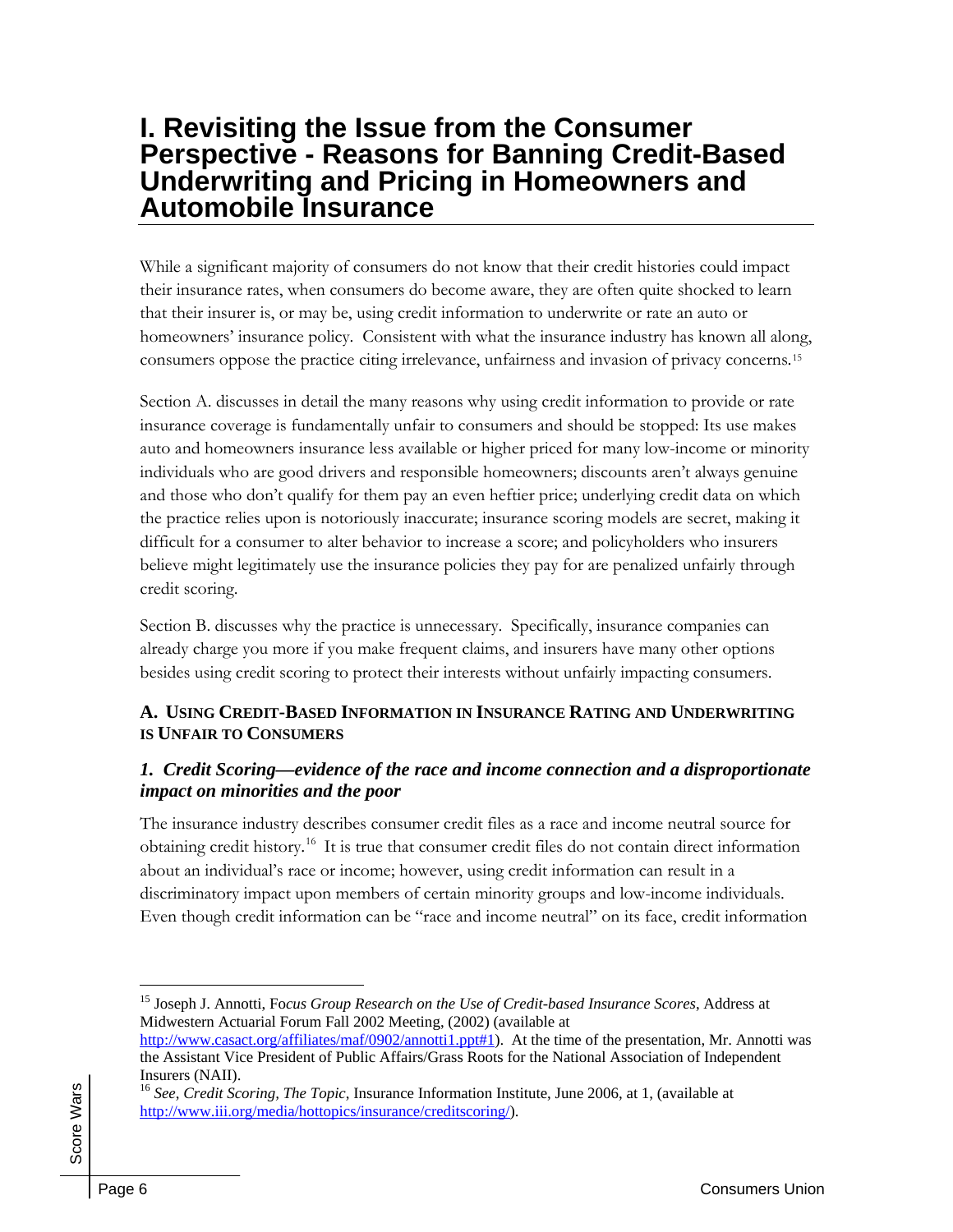can function as a proxy for race and income. Whether discrimination results from intentional conduct or is inadvertent, its impact must be carefully considered and addressed.<sup>[17](#page-9-0)</sup>

A credit score can function as a proxy for race when it is likely that certain score ranges are associated with an individual's race. A recent study documented this connection. In an examination of quarterly sample of 25 million anonymous consumer credit reports and scores for every U.S. County between 1999 and 2004, The Brookings Institution recently found that "counties with relatively high proportions of racial and ethnic minorities are more likely to have lower average credit scores." The report notes that this association did not show that a bias exists or that there is a causal relationship between race and credit scores. The report explained:

Instead, this association reflects the numerous, historical disparities between races in the access to the availability of high quality education, well-paying jobs, and access to loans, among other factors. But the presence of this relationship does raise important questions that should be explored through further research, particularly in instances where information in reports are being used in nontraditional, under-researched market application, like screening job applicants and pricing insurance.[18](#page-9-1)

Others have examined the relationship between income and race and credit scores. In 2004, the Missouri Department of Insurance studied the impact of credit score use on predominantly lowincome and minority communities in Missouri, in response to concerns expressed by regulators and consumer groups that the use of credit scores may restrict the availability of essential insurance products in these communities. The Missouri study was based upon information from the 20 largest homeowner and automobile insurers that used credit scoring as a significant part of their underwriting and rating criteria between 1991 and 2001. Among the key findings:

When looking at the data in the aggregate, based upon zip code characteristics that the author reports as producing "valid inferences about 'individuals that reside in poorer ZIP Codes,' or 'individuals that reside in areas with large minority concentrations,' but not about minority individuals or poor individuals per se;"<sup>[19](#page-9-2)</sup>

<span id="page-9-0"></span><sup>&</sup>lt;sup>17</sup> A representative of the insurance industry disagrees that a disparate impact theory of discrimination is applicable to issue of credit scoring in insurance. *See*, Robert Detlefsen, "*Disparate Impact" Theory Provides No Support for Banning Credit Scoring in Insurance*, April 8, 2005, (available at [http://www.namic.org/pdf//050408WLFCreditScoringDispImpact.pdf\)](http://www.namic.org/pdf/050408WLFCreditScoringDispImpact.pdf). This position is based in part on equating the use of credit-based data by insurers to the use by lenders and credit card issuers who use "raceneutral data" that may produce a disparate impact. The author ignores a major distinction between the two. Using an individual's debt repayment history for credit purposes is more easily defended as a legitimate business use of credit data. Using credit data to predict insurance loss is less compelling since it involves using credit data for a non-credit purpose. Insurers are not considering the information for debt repayment purposes since premiums are generally paid in advance. The remedy for an insurer if an insured does not pay premiums that are due is to discontinue coverage. A lender, on the other hand, places much greater reliance on credit information to protect against the risk of non-repayment inherent in a credit transaction. 18 *Id*. at 10.

<span id="page-9-2"></span><span id="page-9-1"></span><sup>19</sup> Brent Kabler, *Insurance-Based Credit Scores: Impact on Minority and Low Income Populations in Missouri*, Missouri Department of Insurance, 2004, at 16, (available at <http://insurance.mo.gov/reports/credscore.pdf>).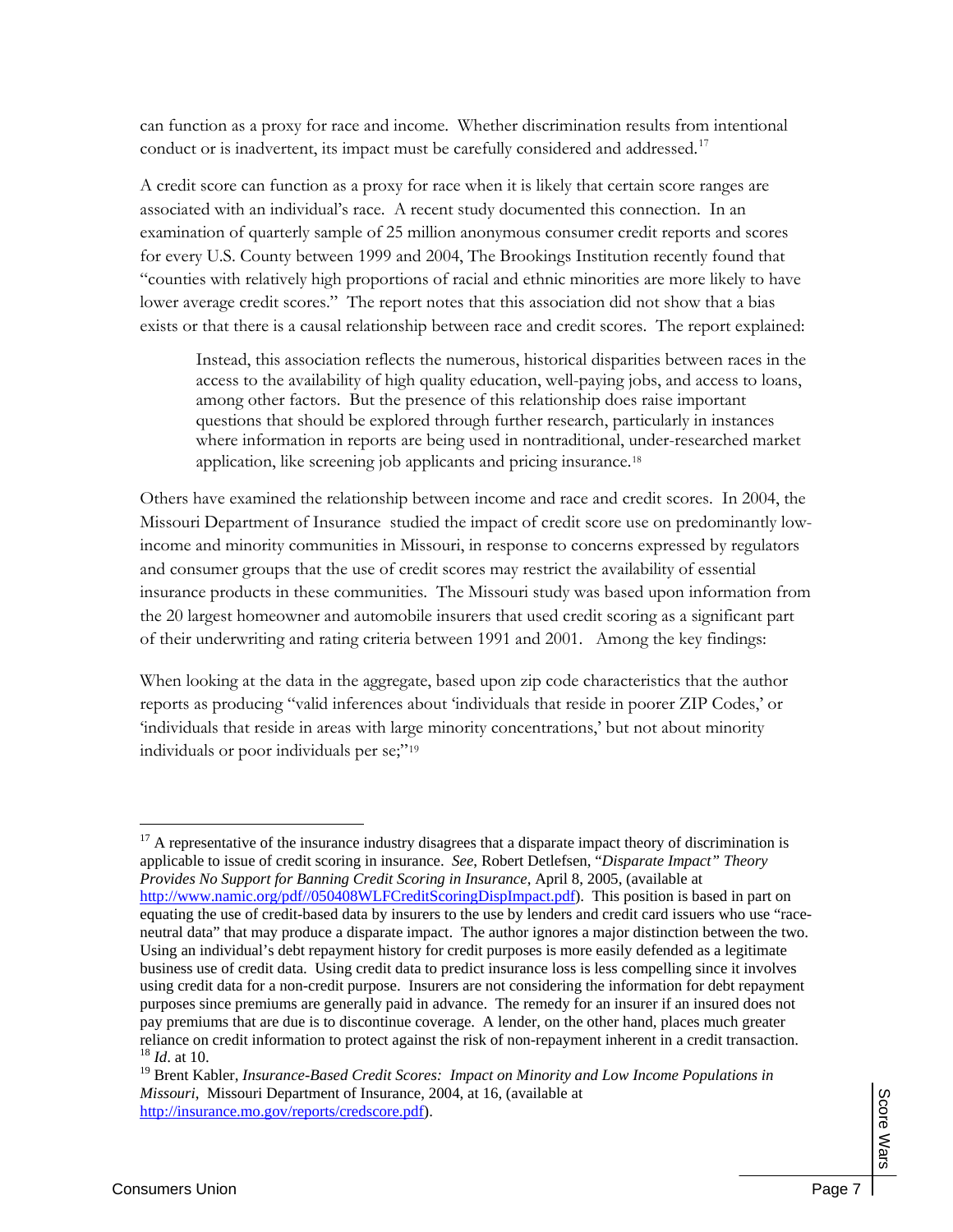- 1. Mean credit scores are significantly correlated with the minority concentration in a Zip Code.
- 2. Mean credit scores are correlated with socioeconomic characteristics, particularly income, educational attainment, marital status, and age.
- 3. The correlation between minority concentration and credit scores remains even after controlling for numerous other socioeconomic characteristics that might be expected to account for any disproportionate impact of credit scores on minorities. Indeed, minority concentration proved to me a much more robust predictor of credit scores than any of the socioeconomic variables included in the analysis.[20](#page-10-0)

As for "Individual-Level Analysis,"<sup>[21](#page-10-1)</sup> the Missouri study concluded:

Credit scores appear to be significantly correlated with race/ethnicity and with family income.<sup>[22](#page-10-2)</sup> In other words, insurance companies could discern with some certainty an individual's race or income based upon the individual's credit score.

Prior to embarking on the Missouri Department of Insurance study, that study's author, Brent Kabler, Ph.D. had previously considered existing studies on the relationship between income, race and credit scores. He concluded that previous studies on the issue were either flawed, inconclusive, or contained insufficient data upon which to assess a discriminatory impact. In particular, he noted that the much touted 1998 insurance industry study, produced by the American Insurance Association (AIA), finding that there was no relationship between income and credit scores, suffered "from methodological flaws so serious that no conclusions are warranted."<sup>[23](#page-10-3)</sup>

Kabler also noted that the 1999 State of Virginia study, frequently cited by the insurance industry as supporting a conclusion that there is no connection between income or race and credit score, did not appear to be designed to measure disproportionate impact, only acts of intentional discrimination, and therefore was not relevant to prove the point insurers assert.<sup>[24](#page-10-4)</sup> He noted that the Washington Department of Insurance study found a "statistically significant association between credit scores and income, [but the] findings regarding the racial impact of scoring were inconclusive, primarily because of the small number of minorities included in the survey sampled from the relatively homogenous population of the state of Washington."[25](#page-10-5)

<span id="page-10-0"></span> $20$  *Id.* at 17.

<span id="page-10-1"></span> $^{21}$  *Id.* at 16. According to Kabler, the "individual analysis . . . is based on statistical procedures that model underlying individual-level distributions that could account for the observed ZIP Code level observations. The results of three different models for each company/ insurance line combination are presented. These results, *taken together*, provide credible and compelling, if not irrefutable, evidence for conclusions."<br><sup>22</sup> *Id.* at 17.<br><sup>23</sup> *Id.* at 15 (an analysis of the *American Insurance Association on the Impact on Insurance* 

<span id="page-10-3"></span><span id="page-10-2"></span>*Affordability and Accessibility of Insurance Underwriting Use of Credit History and Credit Scoring*, American Insurance Association, (1998)).

<span id="page-10-4"></span><sup>&</sup>lt;sup>24</sup> *Id.* (an analysis of the *Report of the State Corporation Commission's Bureau of Insurance on the Use of Credit Reports in Underwriting to the State Commerce and Labor Committee of the General Assembly of* 

<span id="page-10-5"></span>*Virginia*, Commonwealth of Virginia, (1999)).<br><sup>25</sup> *Id.* (an analysis of, Dave Pavelcheck and Bruce Brown, *A Report to the Legislature: Effect of Credit*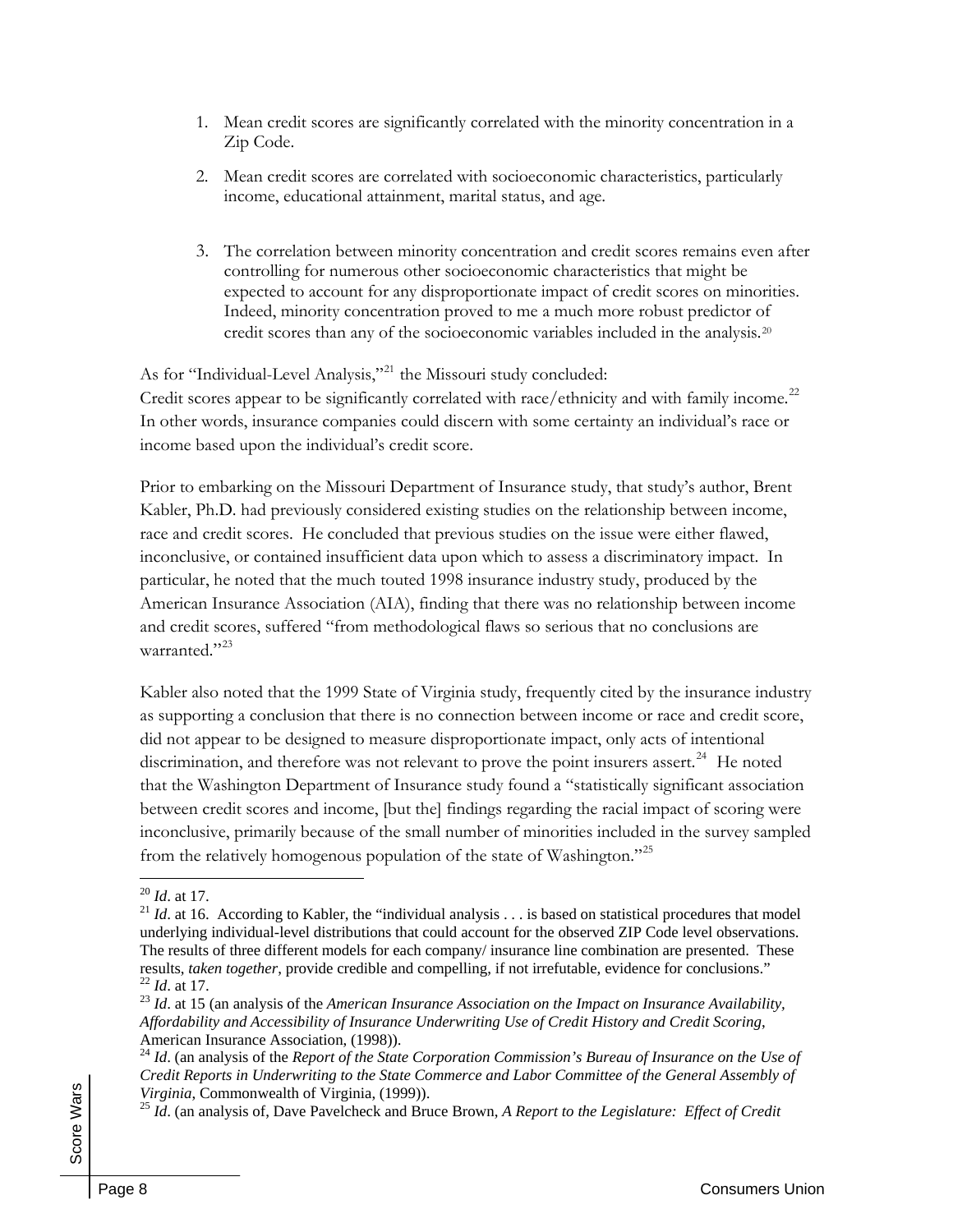Kabler's findings contained in the Missouri study as well as his conclusions about the usefulness of earlier studies were discredited by the insurance industry. [26](#page-11-0) In a rebuttal published in the Journal of Insurance Regulation, Kabler responded:

The most recent rebuttal issued by EPIC Actuaries, funded by three insurance trade associations, is best received as a tendentious polemic rather than a sober, objective and thoughtful appraisal of the Missouri study. . . . Stated plainly and without a trace of hyperbole, the rebuttal is demonstrably wrong in both its generalizations and in *every single particular*.[27](#page-11-1)

In December 2004 the Texas Department of Insurance found that "there are consistent patterns reflecting differences in credit scores, most notably, between different racial/ethnic classes."[28](#page-11-2) Regarding credit score and race, the Department found:

Whites and Asians, as a group, tend to have better credit scores than Blacks and Hispanics. In general, Blacks have an average credit score that is roughly 10% to 35% worse than the credit scores for Whites. Hispanics have an average credit score that is roughly 5% to 25% worse than those for Whites. Asians have average credit scores that are about the same or slightly worse than for Whites.[29](#page-11-3)

Regarding the relationship between credit score and income, the Texas Department of Insurance "found that, in general, the average and median credit scores tend to get better as the income level rises."<sup>[30](#page-11-4)</sup> The Department also found that drivers over than 70 years of age had the best average credit scores. Individuals in the age range of 21-30 were over-represented in the worst credit score range. [31](#page-11-5)

A January 2005 Texas Department of Insurance Supplemental Report found that there is an actuarial correlation between credit scores and claims filing. In other words, notwithstanding the Department's earlier findings that certain groups are more impacted because lower credit scores are more prevalent in certain racial groups, income levels and age groups, the Texas Insurance Commissioner allowed insurers to continue using credit scoring because the Texas Department of Insurance found an actuarial connection between credit scores and claims filing. The outcome in Texas allowing the use of credit scoring was largely dependent upon how "unfair discrimination" is defined in Texas law. The Texas Insurance Commissioner concluded that he did "not have a legal basis to ban a practice that has a disproportionate impact if it produces an

*Scoring on Auto Insurance Underwriting and Pricing*, State of Washington, Office of the Insurance Commissioner (2003)).

<span id="page-11-0"></span><sup>26</sup> Epic Consulting, LLC, *A Critique of: Insurance Based Credit Scores: Impact on Minority and Low-Income Populations in Missouri*, Insurance Information Institute, February 2004, (available at

<span id="page-11-1"></span><http://www.iii.org/media/lateststud/epic/>).<br><sup>[27](http://www.iii.org/media/lateststud/epic/)</sup> Brent Kabler, *A Reply to Criticism of the Missouri Department of Insurance Study 'Insurance-Based Credit Scores: Impact on Minority and Low-income Populations in Missouri*" 2 Journal of Insurance Regulation 4 (Summer, 2004).

<span id="page-11-2"></span><sup>28</sup> *Use of Credit Information in Texas*, *supra* note 12, at 11.

<span id="page-11-3"></span> $^{29}$  *Id*, at 13.<br><sup>30</sup> *Id*. at 16.

<span id="page-11-5"></span><span id="page-11-4"></span><sup>&</sup>lt;sup>31</sup> *Id.* at 17.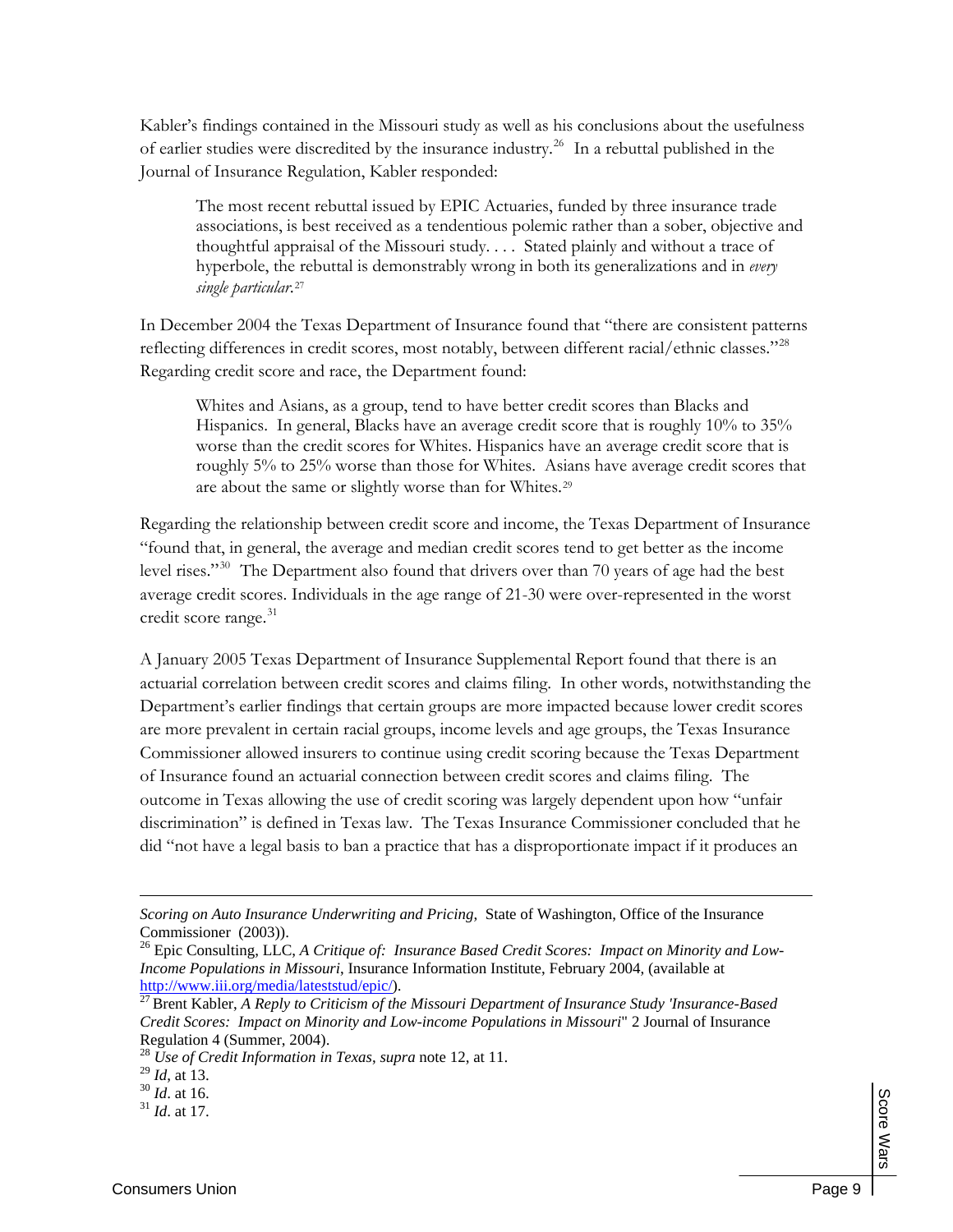actuarially supported result and is not unfairly or intentionally discriminatory."<sup>[32](#page-12-0)</sup> In other words, in accordance with the Texas Insurance Code, the Insurance Commissioner cannot find "unfair discrimination" even where there is a disproportionate impact unless there is proof of intentional discrimination or if underwriting and rating classifications are not actuarially supported.<sup>[33](#page-12-1)</sup>

Had Texas law defined unfair discrimination to include a disproportionate impact, given the data in Texas showing a disproportionate impact, the Insurance Commissioner could have found that using credit data in insurance resulted in "unfair discrimination." The outcome in Texas does not preclude Texas policymakers Texas from revisiting the issue if Texas broadens its definition of unfair discrimination. Also, contrary to insurance industry assertions, the Texas outcome does not dictate how the issue should be decided in other states that may look more broadly at what constitutes "unfair discrimination."

The State of Florida has grappled with the results of the various studies and the arguments made by all of the stakeholders on both sides of the credit score debate. In January 2002, a task force convened by the Florida Treasurer and Insurance Commissioner reviewed numerous studies and heard testimony from interested parties on the issue. The task force concluded, "none of the studies are particularly convincing and, by themselves, would probably have left the issue in a stalemate."<sup>[34](#page-12-2)</sup> However, as part of their investigation, the task force received compelling testimony from several insurance agents. The task force wrote:

What tipped the balance for the Task Force was the testimony of several insurance agents with offices located in lower income areas. They unanimously condemned the use of credit scores because of the negative impact on their lower income customers. They testified that credit scores negatively affected both availability and affordability, that is, credit scores made it more difficult for them to find carriers for their customers, and when they were able to find companies willing to write the business, the premiums were higher.<sup>[35](#page-12-3)</sup>

The Texas, Missouri and Florida studies all support the conclusion that the disproportionate impact of the use of credit scores falls most heavily upon those who have the lowest credit scores. Consumers with the lowest scores are low-income or members of minority groups. The Missouri study stated the situation most succinctly: "the evidence appears to be credible, substantial, and compelling that credit scores have a significant disproportionate impact on minorities and the poor."<sup>[36](#page-12-4)</sup>

<span id="page-12-4"></span><span id="page-12-3"></span>

<span id="page-12-0"></span> $32$  *Id.* at 2.

<span id="page-12-1"></span><sup>&</sup>lt;sup>33</sup> Letter from Jose Montemayor, Texas Insurance Commissioner, to the Honorable Rick Perry, Governor of Texas, et al., January 31, 2005, at 1, (available at [http://www.tdi.state.tx.us/reports/pdf/credit05sup.pdf\).](http://www.tdi.state.tx.us/reports/pdf/credit05sup.pdf).)  <sup>34</sup> *Task Force on the Use of Credit Reports in Underwriting Automobile and Homeowners Insurance*,

<span id="page-12-2"></span>Florida Department of Financial Services, January 23, 2002, at 10, (available at [http://www.fldfs.com/Consumers/crtf/CRTF\\_Final\\_Report.pdf\)](http://www.fldfs.com/Consumers/crtf/CRTF_Final_Report.pdf). [35](http://www.fldfs.com/Consumers/crtf/CRTF_Final_Report.pdf) *Id*. 36 Kabler, *supra* note 19, at 39.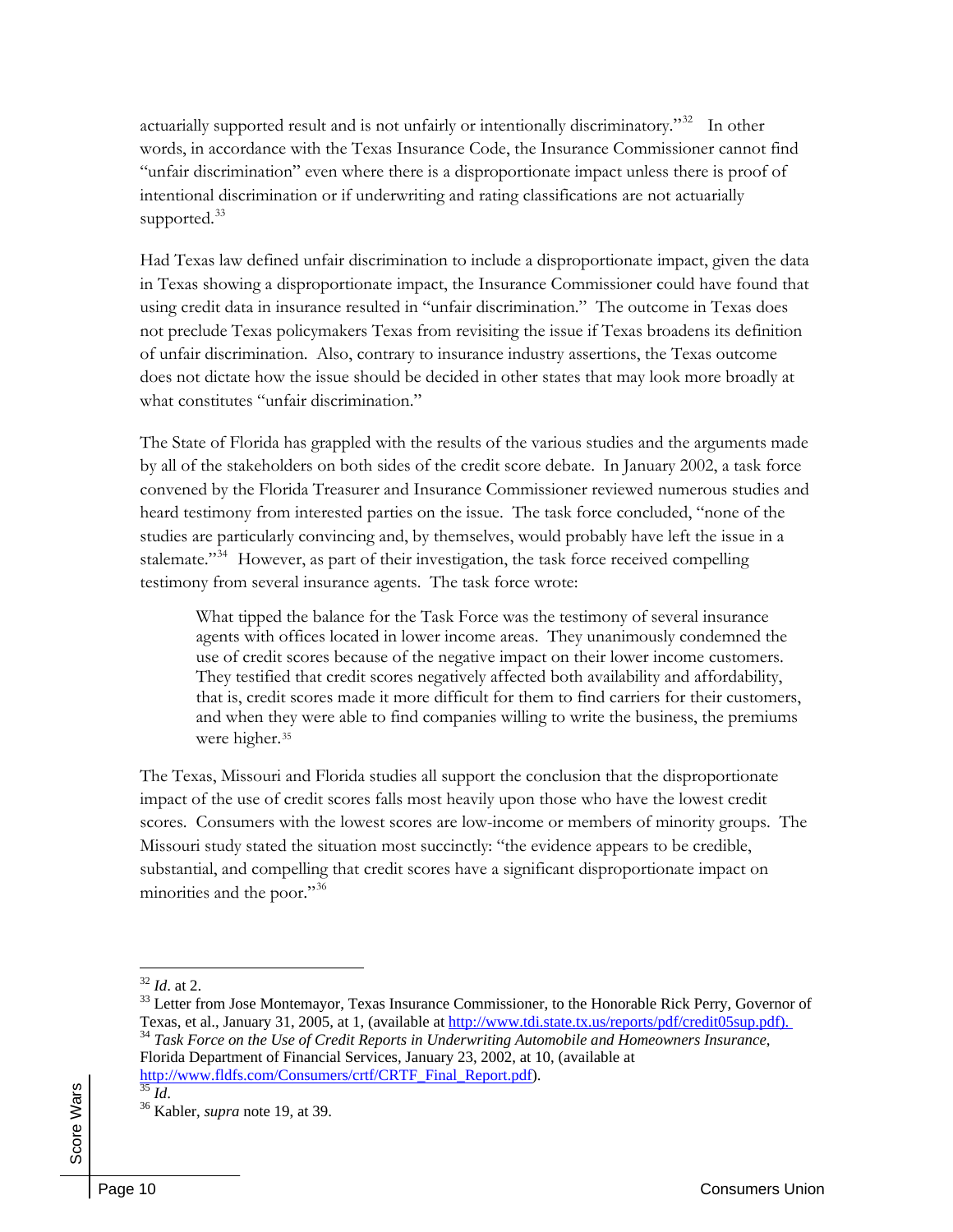#### *2. Causation cannot be proven*

While trying to understand the connection between low credit scores and risk, consumers may rightly ask, "Does it make sense that a person's credit score would have anything to do with whether another individual causes an auto accident, or whether their house is devastated by a hurricane?" Consumers believe that there should be some logical, causal connection between the risk and the rating factor. Without the connection, the rating factor seems patently unfair, even if there is a statistical correlation. [37](#page-13-0)

The January 2005 Texas Department of Insurance Supplemental Report found that there is an actuarial (statistical) correlation between credit scores and claims filing. The Texas Department of Insurance conceded that the study measured only statistical relationships between the variables but did not measure causal factors which it deemed beyond the scope of this study.<sup>[38](#page-13-1)</sup> In other words, there is no showing that a lower credit score makes a consumer more likely to have an accident. Also, the study found that for automobile insurance, there was "very little or no statistical evidence that credit score was related to the amount of a claim, or claim severity."[39](#page-13-2) In homeowners insurance, the study found some evidence that credit score related to the amount of a claim but was unable to draw a definite conclusion.<sup>[40](#page-13-3)</sup>

Former Texas Insurance Commissioner, Jose Montemayor noted a nagging concern with the lack of causal connection. He noted, "Credit scoring allows for a finer level of observation, but measuring propensity for risk strictly by the numbers can seem callous. Unlike other risk related factors, credit scoring does not have a readily discernable, causal link to risk, such as driving record."[41](#page-13-4) While the Commissioner ultimately allowed the use of credit scoring because of limitations in Texas law, he also noted, "if the presence of credit scoring in insurance will only feed suspicion and divide us as Texans, its continued use to any degree may simply not be worth  $it$ <sup>3,[42](#page-13-5)</sup>

Insurance commissioners and consumer advocates aren't the only ones to point out a lack of causal connection between credit scores and insurance risk. The Insurance Information Institute (III), a major insurance industry group, while noting that "the reasons behind the predictive value of credit scores appear to be behavioral" (relating to money management skills), concedes that "a low insurance score doesn't predict that a person will have an accident."<sup>[43](#page-13-6)</sup>

The insurance industry disputes that finding a causal link between low credit scores and risk is important.[44](#page-13-7) While defending this position, representatives of the insurance industry frequently

<span id="page-13-1"></span><span id="page-13-0"></span><sup>&</sup>lt;sup>37</sup> *See, Advocacy Group Calls for End to Discriminatory Practices, supra* note 13.<br><sup>38</sup> *Supplemental Report to the 79<sup>th</sup> Legislature, supra* note 12, at 2.<br><sup>39</sup> *Id.* 

<span id="page-13-4"></span><span id="page-13-3"></span><span id="page-13-2"></span><sup>&</sup>lt;sup>40</sup> *Id.*<br><sup>41</sup> Letter from Jose Montemayor, Texas Insurance Commissioner, *supra* note 33, at 3.<br><sup>42</sup> *Id.* 43 *Credit Scoring, The Topic, supra* note 16, at 5.

<span id="page-13-6"></span><span id="page-13-5"></span>

<span id="page-13-7"></span><sup>44</sup> David F. Snyder, Catherine I. Paolino, *American Insurance Association Statement to the National Association of Insurance Commissioners*, presented before the Market Conduct & Consumer Affairs (D) Committee Hearing on Credit-Based Insurance Scores, December 8, 2001, at 2 (available at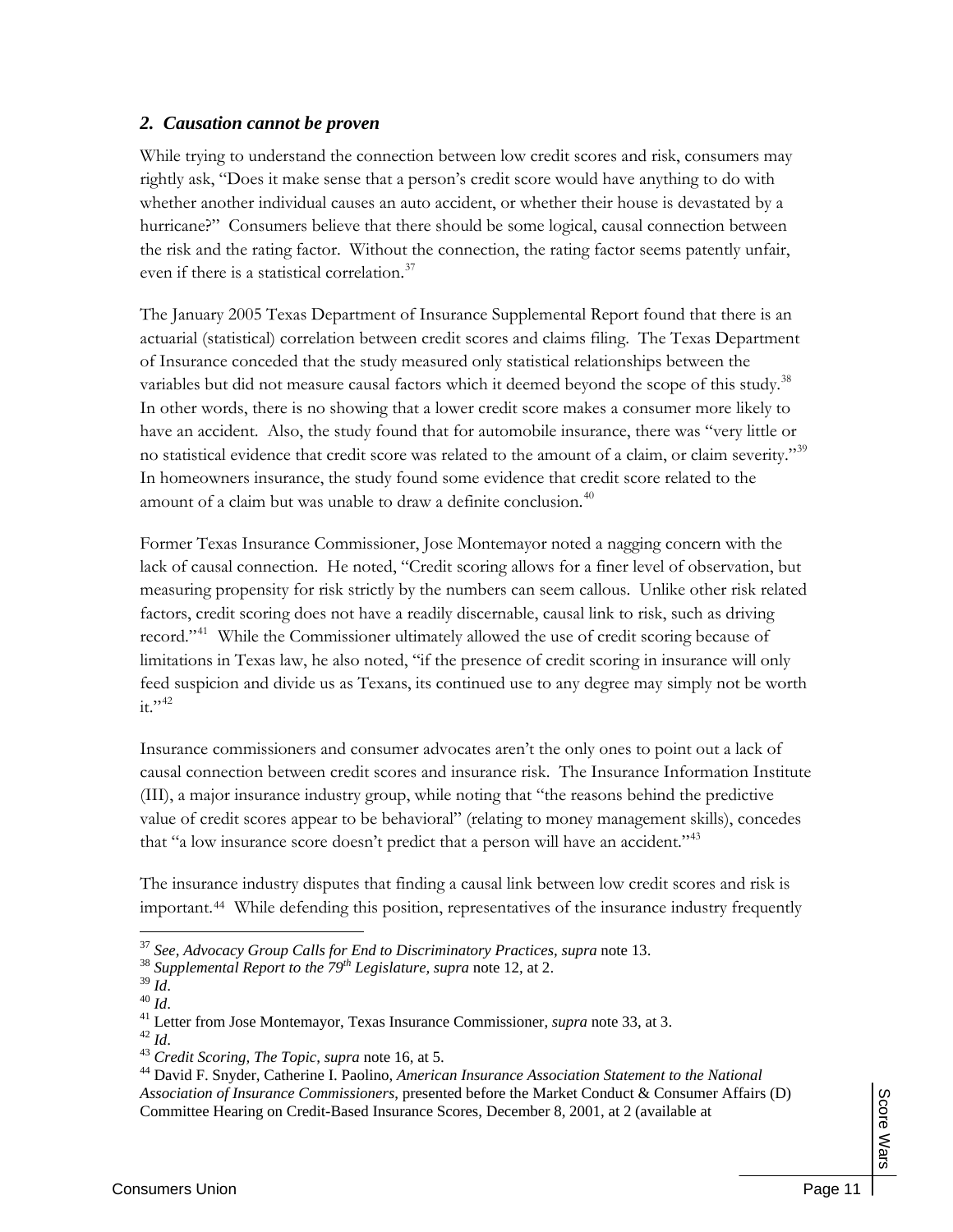point to a 2000 study written by James E. Monaghan, an insurance company actuary.[45](#page-14-0) Reliance upon the conclusions reached in the Monaghan study is questionable, however. The nonpartisan American Academy of Actuaries noted the following weaknesses with the Monaghan study:

The database does not allow for the analysis of renewal business. The database is confined to the experience of one insurance company from 1993 through 1995. The study was intended for a wide audience, and therefore does not provide in-depth analytical detail. The multivariate analysis presented in the study is bivariate (two variables) and does not evaluate the importance of credit characteristics versus a combination of other rating variables. Many of the study conclusions are stated without providing the results of the underlying analysis."[46](#page-14-1)

In conclusion, consumer concerns about the lack of a logical connection between low credit scores and risk are not relieved simply because the insurance industry dismisses them based upon a limited insurance industry study.

#### *3. The benefits and burdens of the use of credit scores—discounts aren't always genuine and the impact on those who fund the discounts is hefty*

Although insurers claim that most consumers will get discounts, most don't, and the discounts can be illusory. The burden falls most heavily on those with the lowest credit scores.

Individuals with the lowest credit scores are harmed the most when credit data is used to determine insurance rates. In general, sizeable surcharges are the norm for those who least qualify for a credit scoring "discount." A representative from Conning & Co., which conducted a study for the insurance industry on the impact of credit scoring, underscored the potential surcharge to consumers with poor credit, "A consumer with bad credit is going to pay 20-to 50 percent more in auto insurance premiums than a person who has good credit."[47](#page-14-2)

There is no such thing as a "discount only" scenario for determining rates that insurance policyholders will pay when using credit scores as a rating or underwriting factor. Insurers need to cover their costs. Therefore, they will not fund a discount by collecting fewer premium dollars. In fact, a reduction in premiums for some through a credit scoring discount necessarily means the insurer must collect more money from those who don't get the discount to make up the difference.

In order to more fully understand the degree of the disproportionate impact using credit scores has on individuals with lower credit scores, it's essential to examine the supposed benefits the

<span id="page-14-2"></span><span id="page-14-1"></span><span id="page-14-0"></span> Score Wars Score Wars

[http://www.aiadc.org/outbound/credit/CR\\_6781\\_2994.pdf\)](http://www.aiadc.org/outbound/credit/CR_6781_2994.pdf). [45](http://www.aiadc.org/outbound/credit/CR_6781_2994.pdf) James E. Monaghan, *The Impact of Personal Credit History on Loss Performance in Personal Lines*, (2000), (available at [http://www.casact.org/pubs/forum/00wforum/00wf079.pdf\)](http://www.casact.org/pubs/forum/00wforum/00wf079.pdf).

<sup>46</sup> American Academy of Actuaries, *The Use of Credit History for Personal Lines of Insurance: Report to the National Association of Insurance Commissioners*, American Academy of Actuaries Risk Classification Subcommittee of the Property/Casualty Products, Pricing, and Market Committee, November 15, 2002, at 9, 10 (available at [http://www.actuary.org/pdf/casualty/credit\\_dec02.pdf](http://www.actuary.org/pdf/casualty/credit_dec02.pdf)). 47 Lazarone*, supra* note 4.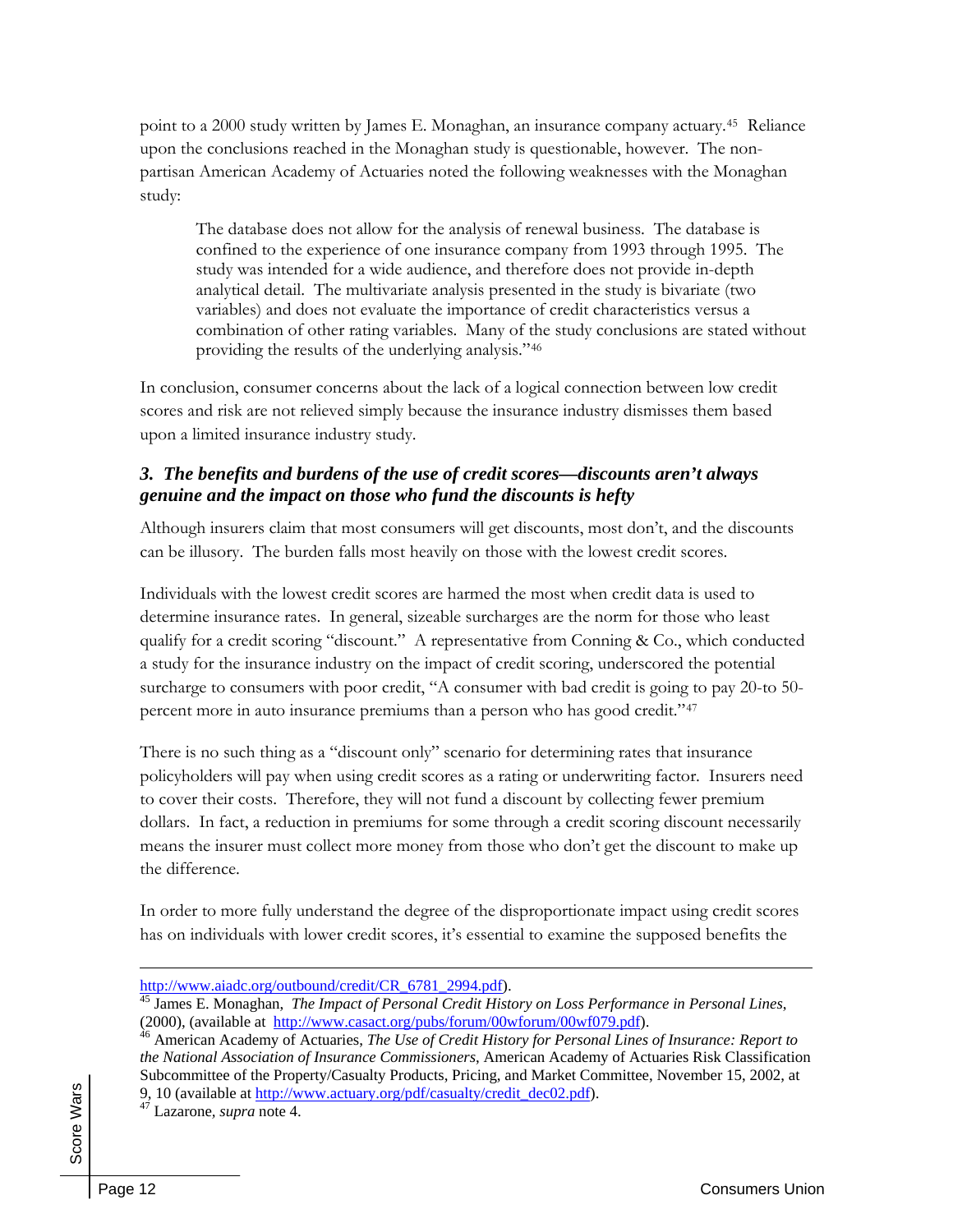insurance companies say they provide to those who have better scores. Ironically, when credit scoring is used, even those receiving so-called "discounts" can pay more and those who don't qualify for the discount are penalized, especially those who are disproportionately impacted by using credit scoring in insurance.

An example illustrating the fallacy of the "discount" was presented in an April 2004 report<sup>[48](#page-15-0)</sup> authored by Birny Birnbaum, an economist for the Center for Economic Justice and former associate commissioner of the Texas Department of Insurance. Birnbaum analyzed data supplied by Farmers Insurance Company of Ohio that showed the overall impact on premiums to consumers when Farmers began using credit scoring to rate and underwrite policies in Ohio (see Appendix). Based upon this data, Birnbaum found that of 84,329 policyholders whose rates were adjusted to reflect the impact of a credit scoring discount, Farmers raised the overall rates for 49.2% (41,461). A nearly equal number of consumers 50.8% (42,868) experienced an overall rate decrease. According to Birnbaum, this result is fairly typical of what happens when insurers use credit scoring, and does not support the insurance industry argument that a large majority of consumers benefit in the form of discounts when credit scoring is used.

In the Ohio example, after the base rates were raised, policyholders receiving a 40% credit scoring "discount" were still paying 20.3% more in premiums after credit scoring was used. A policyholder had to qualify for a minimum of a 60% credit score discount before actually paying less than they did before the insurer began to use credit scoring. The result was that 50% or fewer of 84,329 policyholders actually got a real discount (premium savings) even though 94% (79,280) were listed as receiving a "discount."

Who actually paid less as a result of credit scoring in Ohio? In that state, 21.5% (18,137) consumers received a 19% decrease, and only 29.3% (24,731) received a significant 41.9% decrease from the rates they were charged before credit scoring was used.

The impact of using credit scores was much more significant when looking at the percentage of increases on those who did not qualify for a true discount. After Farmers raised the base rate in Ohio to provide a credit scoring "discount," 8.8% (7,421) of the policyholders experienced a 100.5% increase in their rates; 13.7% (11,548) of the policyholders had a 50.4% rate increase, and; 26.7% (22,500) policyholders had their rates rise by 20.3%. Ironically, this later group experienced a significant rate increase while receiving a 40% credit scoring so-called "discount."

#### *4. Insurance is an essential product; redlining with credit scores hurts everyone*

<span id="page-15-0"></span>All consumers are concerned about having access to fairly-priced insurance products. For those who are low-income, accessibility and affordability are critical concerns because an unfair increase in cost can make homeowners and auto insurance simply unaffordable, even if the consumer has no history of claims and has paid all of the premiums on time. Credit scoring has a stronger adverse impact for poor consumers when it is used to deny consumers insurance or to

**Score Wars** Score Wars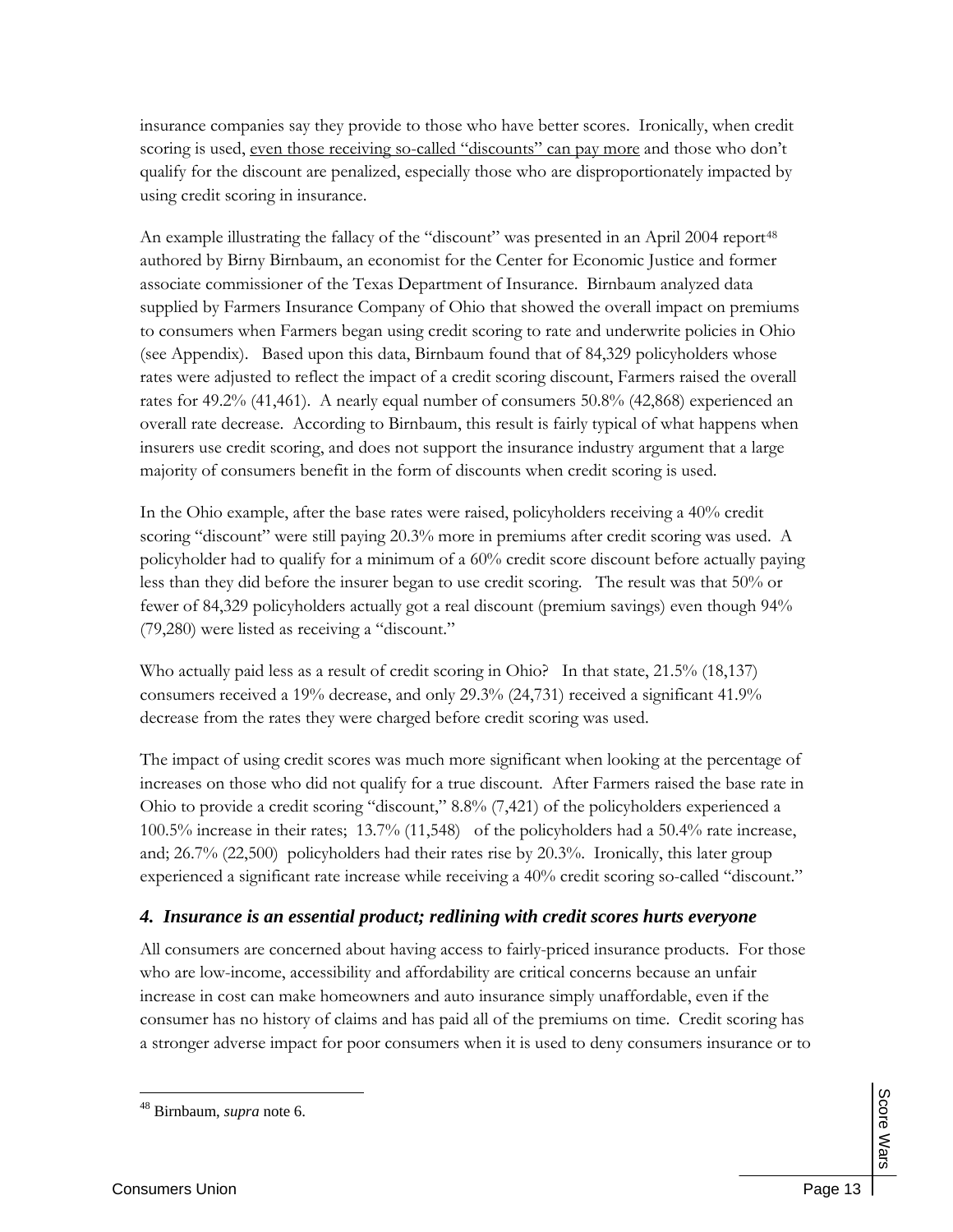place consumers in higher-risk (higher-cost) product pools. Affordability and access to quality insurance products is not a luxury, but a practical necessity.

The consequences of not having adequate insurance are far reaching. While insurance is a business, the economic stability of our cities and our nation depends in part on access to fairly priced coverage.[49](#page-16-0) Without insurance, banks and other financial institutions cannot make loans, and individuals who suffer a loss involving their personal property may struggle to recover. The devastation caused by Hurricanes Katrina and Rita clearly demonstrates that people without adequate insurance are likely to suffer significantly, not only as a result of the disaster, but also because they may not have the means to recover. Without adequate insurance, homes and important possessions cannot be replaced, and lives cannot be easily rebuilt.

Everyone loses when insurers are allowed to use credit scoring to erect an unfair and unnecessary barrier for those who can least afford to pay. Rising premiums for those with low credit scores can make auto insurance too expensive for them, causing an increase in everyone else's uninsured motorist rates. In addition, the increase in uninsured drivers because of credit scoring will raise the costs on taxpayers and on the health insurance system to pay for the injuries caused by these uninsured drivers. Homeowners going without sufficient insurance cause a high societal price when disaster strikes and taxpayers are asked to pick up the tab. Everyone wins when insurance is fairly priced and equally accessible to all.

#### *5. Credit reports contain serious errors leading to erroneous credit scores*

In 2002, the Consumer Federation of America and the National Credit Reporting Association analyzed the credit scores of more than 500,000 consumers and reviewed the files of more than 1,700 individuals maintained by the three major credit repositories. According to their analysis, they concluded that "tens of millions of consumers are at risk of being penalized for incorrect information in their credit report, in the form of increased costs or decreased access to credit and vital services<sup>"[50](#page-16-1)</sup>

In 2004, U.S. PIRG found that one in four credit reports contained errors serious enough to cause consumers to be denied credit, housing, or even a job, based upon its survey of over 200 adults living in 30 states who reviewed their credit reports for accuracy.[51](#page-16-2) According to this report, "some of the mistakes on consumer reports are the result of mis-merged file information, when the bureau simply adds one consumer's account to another's file."<sup>[52](#page-16-3)</sup> Other mistakes result from identity theft, or from "coding or reporting errors where a consumer's on-time payments are falsely listed as late."[53](#page-16-4) U.S. PIRG reported that the credit bureaus, creditors and other furnishers of information can all be at fault for an error impacting on a consumer's credit score. Perhaps one of the most alarming findings of this report is that "some of the errors are

<span id="page-16-4"></span><span id="page-16-3"></span>

<span id="page-16-0"></span><sup>&</sup>lt;sup>49</sup> Meeting the Insurance Crisis of Our Cities; A Report by the President's National Advisory Panel on Insurance in Riot-Affected Areas, at 17 (1968).

<sup>&</sup>lt;sup>50</sup> Credit Score Accuracy and Implications for Consumers, supra note 5 at 37.

<span id="page-16-2"></span><span id="page-16-1"></span><sup>&</sup>lt;sup>51</sup> *Mistakes Do Happen: A Look at Errors in Consumer Credit Reports, supra* note 5.<br><sup>52</sup> *Id.* at 8.<br><sup>53</sup> *Id.*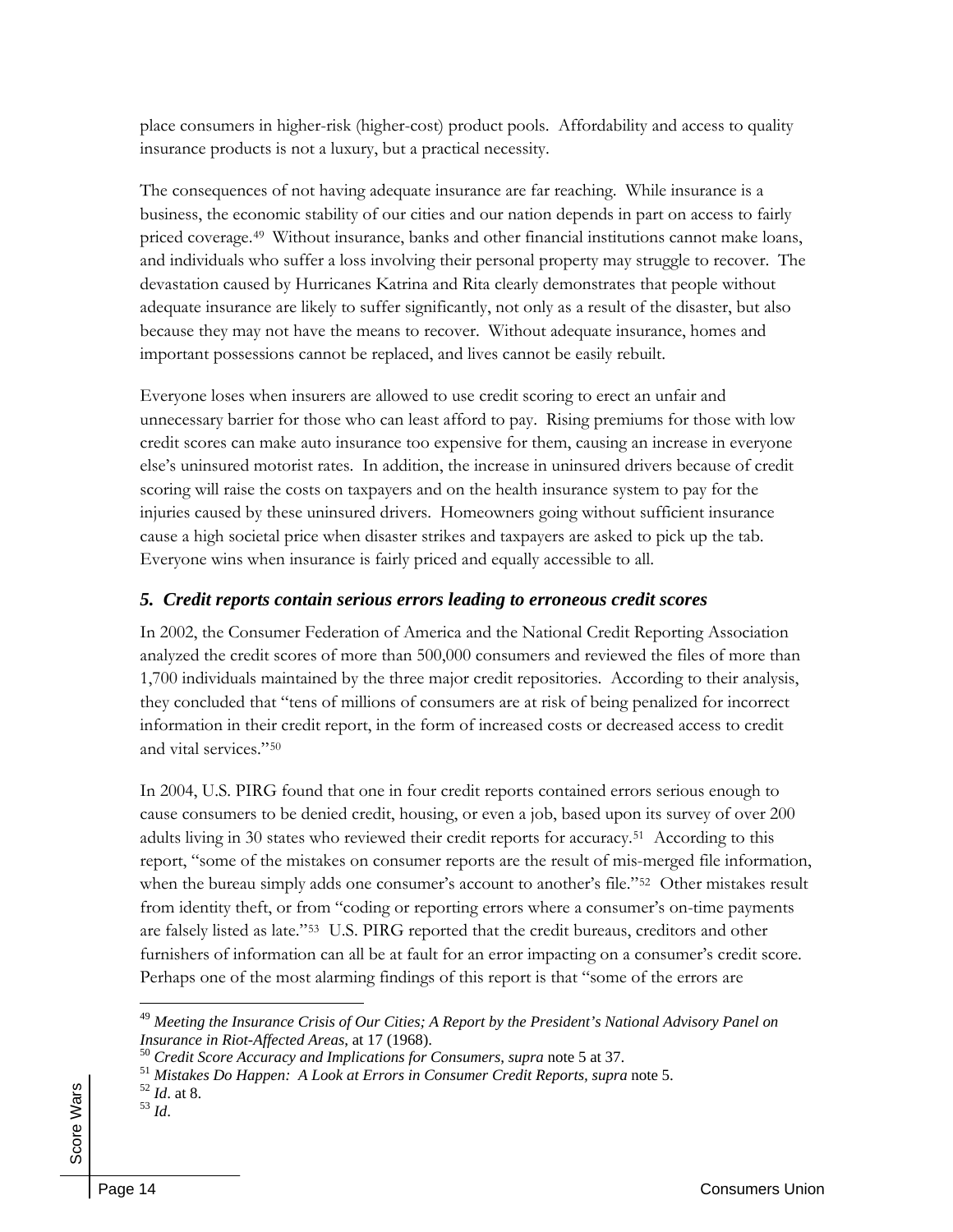intentional, where a creditor seeks to deflate its own customers' credit scores—to maintain its customers as captive customers."[54](#page-17-0)

Whether errors are intentional or inadvertent, consumers end up the losers. The high percentage of serious errors in credit reports undermines the assumption insurers make to justify the use of credit information, i.e., that good credit scores are evidence that an individual is a good money manager.

Insurers have no way of knowing which of their customer's credit files include inaccurate or erroneous information leading to a depressed credit score. Consumer credit files upon which insurance scores are calculated may contain a multitude of potential errors or omissions. For example:

- credit scoring models are not designed to include good money management traits and not all types of good money management behavior is reported to the credit bureaus;
- ♦ credit scoring models are also not designed to account for individuals who manage their finances well, but operate without credit;
- $\bullet$  the credit score may be inaccurate, because of errors in a consumer's file, identity theft, or fraud against the consumer;
- a credit-card issuer's report is distorted because it fails to provide a consumer's credit limit in its report to the three national bureaus[.55](#page-17-1)

There are many reasons why someone may have a low credit score but still be an excellent driver or a responsible homeowner. Yet under this system, these consumers will be penalized.

Artificially low credit scores reduce the credit options for these consumers by limiting their ability to shop around for the best credit product at the best price. In the context of insurance, because more insurers are using credit scores to make decisions about insurance, these same consumers will find their options for obtaining fairly priced insurance similarly limited.

While the availability of free annual credit reports may lead to greater consumer awareness of the contents of consumer credit reports and more corrections of erroneous information, it is too soon to tell if this has happened. It is particularly unwise to allow insurers to base insurance decisions affecting the consumer on information that has such a high error rate.

 $\overline{a}$ <sup>54</sup> *Id*.

<span id="page-17-1"></span><span id="page-17-0"></span><sup>&</sup>lt;sup>55</sup> Kenneth R. Harney, *Your Credit Score Can Plummet When Issuers Withhold Credit Limit*, Seattle Times, January 1, 2005, (available at

[http://seattletimes.nwsource.com/html/homerealestate/2002136863\\_homeharn02.html\)](http://seattletimes.nwsource.com/html/homerealestate/2002136863_homeharn02.html). Harney reported that a consumer's credit score was reduced by 66 points solely because her credit-card issuer did not report her credit limits.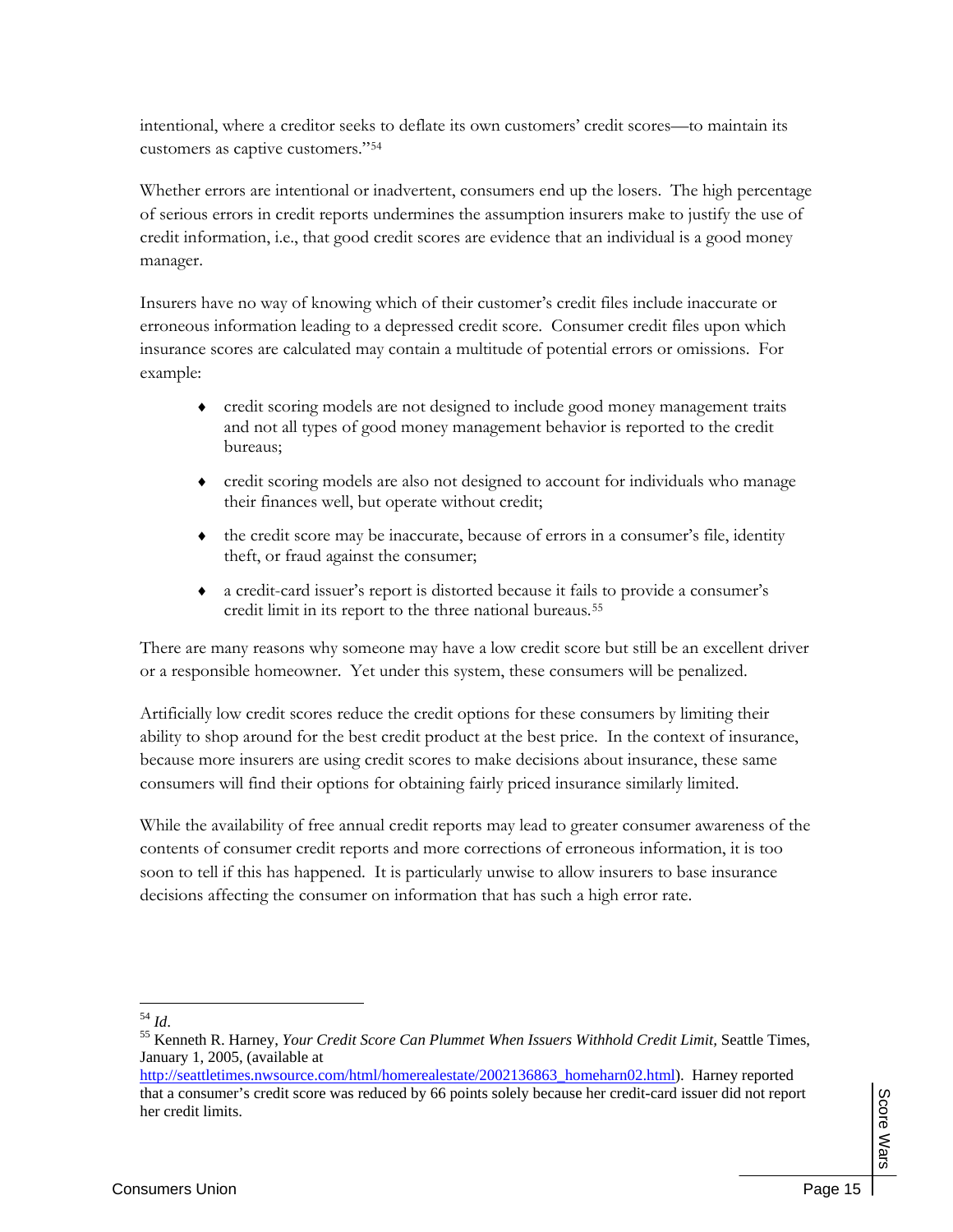#### *6. Insurance scoring models are secret*

Insurance companies claim that there is a correlation between a consumer's score and the chance that he or she will file a future insurance claim. But they have kept their scoring formulas secret, preventing an independent, public review of the actuarial soundness of their assertions. There is no standard mathematical model for how insurers use credit information to influence insurance decisions or for how they derive insurance scores from credit information. It's hard for consumers to gauge what they can do differently to increase an insurance score, or to know what factors are viewed more favorably by different insurers.

Insurers want to continue using their models that allow them to use credit information in insurance decisions but they don't want to share them even with regulators. One industry group representing a large share of the insurance market, the National Association of Mutual Insurance Companies (NAMIC),<sup>[56](#page-18-0)</sup> has actively opposed proposed requirements in the state of Alaska that would require insurance companies to file such models showing statistical validation that credit information models are predictive of future loss potential.[57](#page-18-1)

Additionally, the insurance industry recently sued the Office of Insurance Regulation in Florida, a state which allows the use of credit scores in insurance, to block the implementation of proposed regulations that would require insurers to prove that using credit scoring "does not have an unfairly discriminatory impact on consumers of a certain race, gender or income level and various other classifications."[58](#page-18-2) Notwithstanding the suit, on May 22, 2006 the Florida Financial Services Commissioner authorized the Insurance Commissioner to begin implementing the new rule, "citing continued delays due to litigation and ongoing potential harm to Floridians due to the use of credit information by insurers."[59](#page-18-3) In ordering the implementation, Florida State Insurance Commissioner Kevin McCarty stated, "Florida's cultural and ethnic diversity is unparalleled, but unfortunately this is also an environment where credit scoring often victimizes innocent consumers."[60](#page-18-4) The insurance industry is holding fast to its opposition to the

<span id="page-18-0"></span><sup>56</sup> NAMIC provides the following information regarding its association, (available at [http://www.namic.org/about/default.asp\)](http://www.namic.org/about/default.asp), "Founded in 1895, NAMIC is a full-service national trade association with more than 1,400 member companies that underwrite 43 percent (\$196 billion) of the property/casualty insurance premium in the United States. NAMIC members account for 44 percent of the homeowners market, 38 percent of the automobile market, 39 percent of the workers' compensation market, and 31 percent of the commercial property and liability market."

<span id="page-18-1"></span><sup>&</sup>lt;sup>57</sup> Letter from Christian John Rataj, Esq., NAMIC State Affairs Manager, to Commissioner Linda S. Hall, Division of Insurance, State of Alaska, September 7, 2005 (available at

<span id="page-18-2"></span><http://www.namic.org/pdf/050907AlaskaComments.pdf>).<br><sup>[58](http://www.namic.org/pdf/050907AlaskaComments.pdf)</sup> Florida allows the use of credit information in insurance underwriting and rating. The Florida Office of Insurance Regulation instituted a new rule, as of January 31, 2006, requiring insurance companies to demonstrate how they use credit scores in rating and underwriting insurance coverage.

<span id="page-18-3"></span><sup>59</sup> *Insurance Commissioner to Implement Rule to Prevent Discrimination in Purchase of Insurance*, Florida Office of Insurance Regulation, May 23, 2006 (available at

<http://www.floir.com/PressReleases/ViewMediaRelease.asp?ID=2340>. The informational Memorandum sent to all affected insurance companies can be viewed at [http://www.floir.com/Memoranda/OIR-06-](http://www.floir.com/Memoranda/OIR-06-10M.pdf)

<span id="page-18-4"></span>[<sup>10</sup>M.pdf\)](http://www.floir.com/Memoranda/OIR-06-10M.pdf). [60](http://www.floir.com/Memoranda/OIR-06-10M.pdf) *Insurance Commissioner to Implement Rule to Prevent Discrimination in Purchase of Insurance*, *supra* note 59.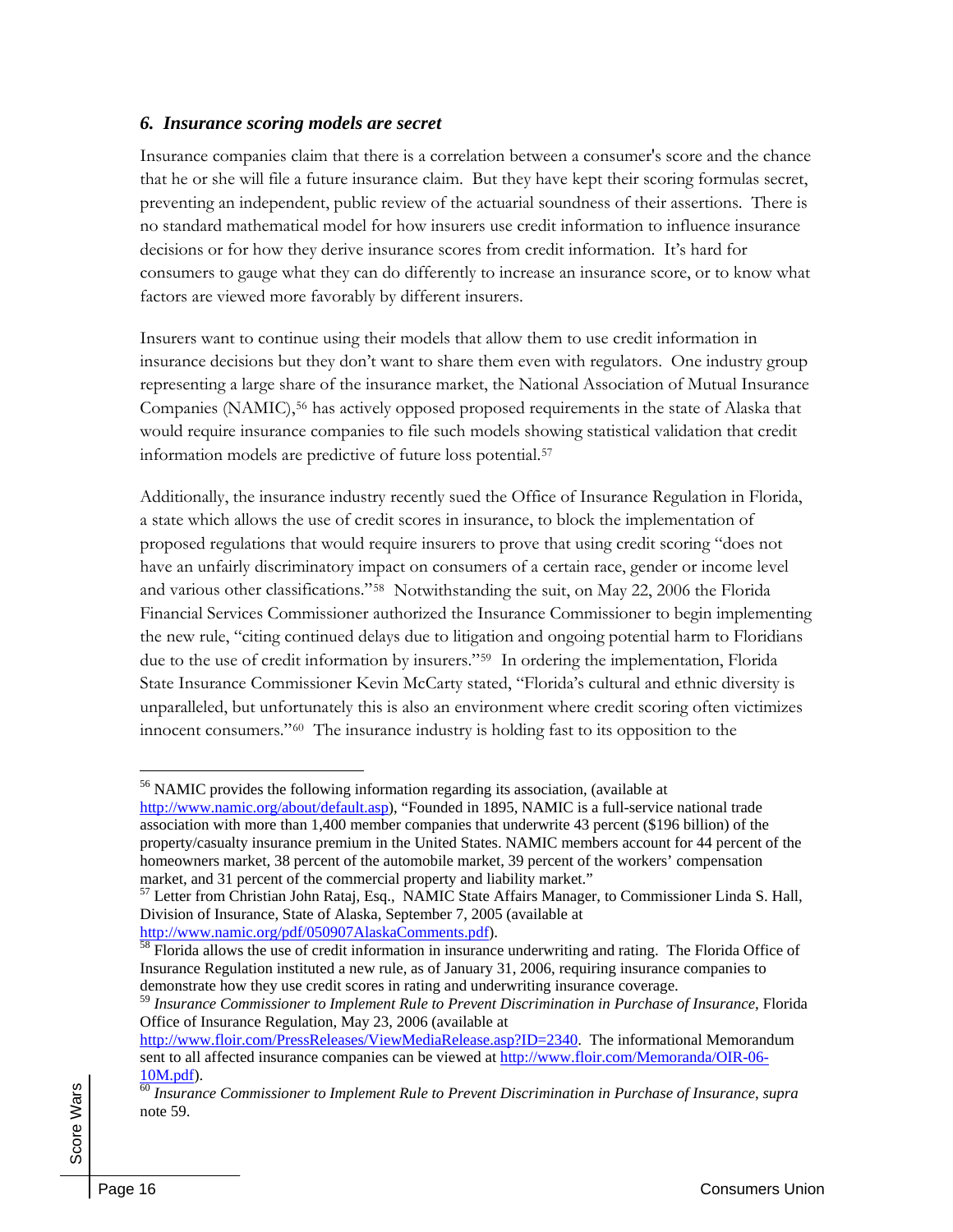implementation of the new rule. A representative from the insurance industry vowed, "We will do everything possible to prevent them [the Department of Financial Services] from enforcing this illegal rule."[61](#page-19-0)

#### *7. It is unfair to penalize any group of policyholders who enforce their contractual rights against an insurer*

Individuals who pay their insurance policy premiums shouldn't be penalized simply because they might use their policy if they suffer a legitimate loss. At best, insurers have been able to show that there is a correlation between low credit scores and filing a claim, not that those with low credit scores experience a greater frequency or severity of losses.[62](#page-19-1) Yet, insurers use this as a reason to charge more. An increased possibility of filing a claim, a speculative event at best, may be only an indication that a consumer is more likely to use a policy in the event of suffering an insured loss. In such a case, the consumer is merely holding the insurer accountable to the policy agreement and requiring the insurer to honor its contractual obligation to cover insured losses, after the consumer has honored their half of the bargain, i.e., paid their premiums to the insurer.

#### **B. USING CREDIT-BASED INFORMATION IN INSURANCE AND UNDERWRITING IS UNNECESSARY**

#### *1. Claims frequency already an available rating factor*

Insurers already have the ability to screen consumers for claims frequency and severity and to use that information in their rating decisions. This is certainly the case for consumers who have some insurance coverage history. Insurers need only to scan their own claims records or an insurance claims database to determine if the particular consumer has a history of making claims. In cases where insurers are using both claims frequency and credit history as rating factors to screen for those who are likely to make claims against their policies, insurers are "double counting" potentially unfavorable rating factors against a consumer.

#### *2. Credit score surcharge is unnecessary to protect insurers*

Insurers have a variety of remedies available to protect themselves against consumers who file too many claims. Insurers can raise premiums for those who file too many claims or even terminate claims-prone consumers. These measures don't lead to the same unfair results for consumers when credit information is used to rate or underwrite a policy. Unlike credit scoring, these actions can be based upon verifiable risk behavior, not on information with no causal relationship to the risk of loss.

<span id="page-19-0"></span><sup>&</sup>lt;sup>61</sup> *Florida Regulator Accused of Flaunting Law in Credit Rule*, Insurance Journal, May 23, 2006 (available at http://www.insurancejournal.com/news/southeast/2006/05/23/68771.htm).

<span id="page-19-1"></span><sup>&</sup>lt;sup>62</sup> Supplemental Report to the 79th Legislature—Use of Credit Information by Insurers in Texas, supra note 12 at 2.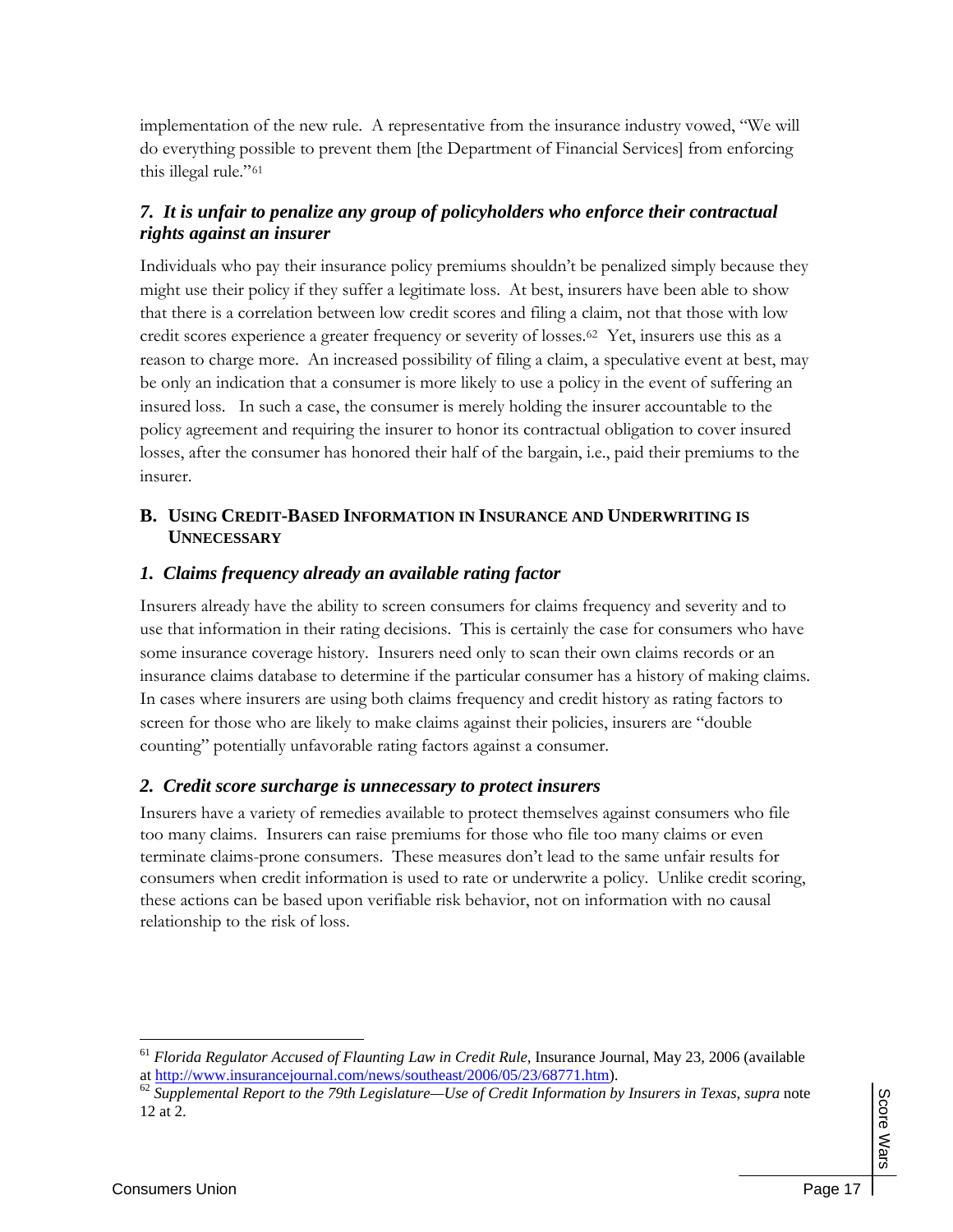#### **C. SOME STATES HAVE LAWS AND/OR REGULATIONS TO PROTECT CONSUMERS, BUT THE MAJORITY DO NOT**

Many states have enacted legislation or promulgated regulations regarding the use of credit-based data in insurance and a few of those have done so in a manner to protect consumers. In 1973, Hawaii passed a law banning the use of credit information in all automobile insurance policies. Maryland's homeowner insurance statue, passed in 2002, establishes prohibitions on particular payment plans, or refusal to underwrite, renew or cancel policies based in whole or in part on credit information. Maryland law is less protective for automobile insurance, allowing insurers to use credit information as a basis for rating new automobile insurance policies. Effective 2004, Oregon enacted a strong statute and corresponding regulations governing the use of insurance credit scores by prohibiting the cancellation or non-renewal of existing policies based in whole or in part on credit information. Washington has a similar provision.[63](#page-20-0) California law has not permitted the use of credit information in underwriting or rating automobile insurance policies since the passage of Proposition 103 in 1988. Additionally, the California Department of Insurance has taken a strong stance in opposition to the use of credit scores, credit reports and other credit information in underwriting homeowners insurance. As stated in an August 2004 report examining underwriting guidelines and access to homeowners insurance in California:

The Department does not allow use of credit or insurance scores in underwriting homeowners insurance. This is because the insurance companies have failed to demonstrate that credit scores are not discriminatory toward protected classes such as women, the elderly, the poor and racial/ethnic groups.[64](#page-20-1) Because credit scoring has the potential to be discriminatory and unfair, the use of credit information in rating and underwriting homeowners insurance is a major concern.[65](#page-20-2)

In June of 2005, the California Department of Insurance and Allstate entered into a \$30 Million settlement to refund \$30 million in policy credits and premium returns to eligible California policyholders who had been affected by several of Allstate's practices, including the "use of "Financial Stability" criteria, a form of credit scoring, to underwrite property coverage, resulting in the placement of some consumers in a program with higher rates."[66](#page-20-3) The California Department of Insurance also announced, "as part of the settlement Allstate will pay a \$4 million fine. The fine addresses issues that arose from a 2002 examination of Allstate's handling of its auto and homeowners policies, as well as its use of credit scoring." In recent years, the insurance

<span id="page-20-0"></span><sup>63</sup> Haw. Rev. Stat. § 431:10C-207; Md. Code Ann. §27-501; Or. Rev. Stat. Ann. § 746.661to 746.663 and Or. Admin. R. 836-080-0425 (prohibits the cancellation or non-renewal on existing policies based in whole or in part on credit information), Wash. Rev. Code § 48.18.545.

<span id="page-20-1"></span><sup>64</sup>Don McNeill, *Underwriting Guidelines and Access to Homeowners Insurance*, California Department of Insurance, at 20 (August 2004) ((available at:

[http://www.insurance.ca.gov/0400-news/0200-studies-reports/0600-research-studies/upload/Underwriting-](http://www.insurance.ca.gov/0400-news/0200-studies-reports/0600-research-studies/upload/Underwriting-Guidelines-and-Access-to-Homeowners-Insurance.pdf)[Guidelines-and-Access-to-Homeowners-Insurance.pdf\)](http://www.insurance.ca.gov/0400-news/0200-studies-reports/0600-research-studies/upload/Underwriting-Guidelines-and-Access-to-Homeowners-Insurance.pdf).<br><sup>[65](http://www.insurance.ca.gov/0400-news/0200-studies-reports/0600-research-studies/upload/Underwriting-Guidelines-and-Access-to-Homeowners-Insurance.pdf)</sup> *Id.* at 29.

<span id="page-20-2"></span>

<span id="page-20-3"></span><sup>66</sup> *Insurance Commissioner John Garamendi Announces \$30 Million Settlement with Allstate Insurance; As Many as 250,000 Policies Could Qualify for Return of Premiums or Credits on Future Premium Bills*, California Department of Insurance, June 27, 2005 (available at: [http://www.insurance.ca.gov/0400](http://www.insurance.ca.gov/0400-news/0100-press-releases/0080-2005/release063-05.cfm) [news/0100-press-releases/0080-2005/release063-05.cfm](http://www.insurance.ca.gov/0400-news/0100-press-releases/0080-2005/release063-05.cfm)).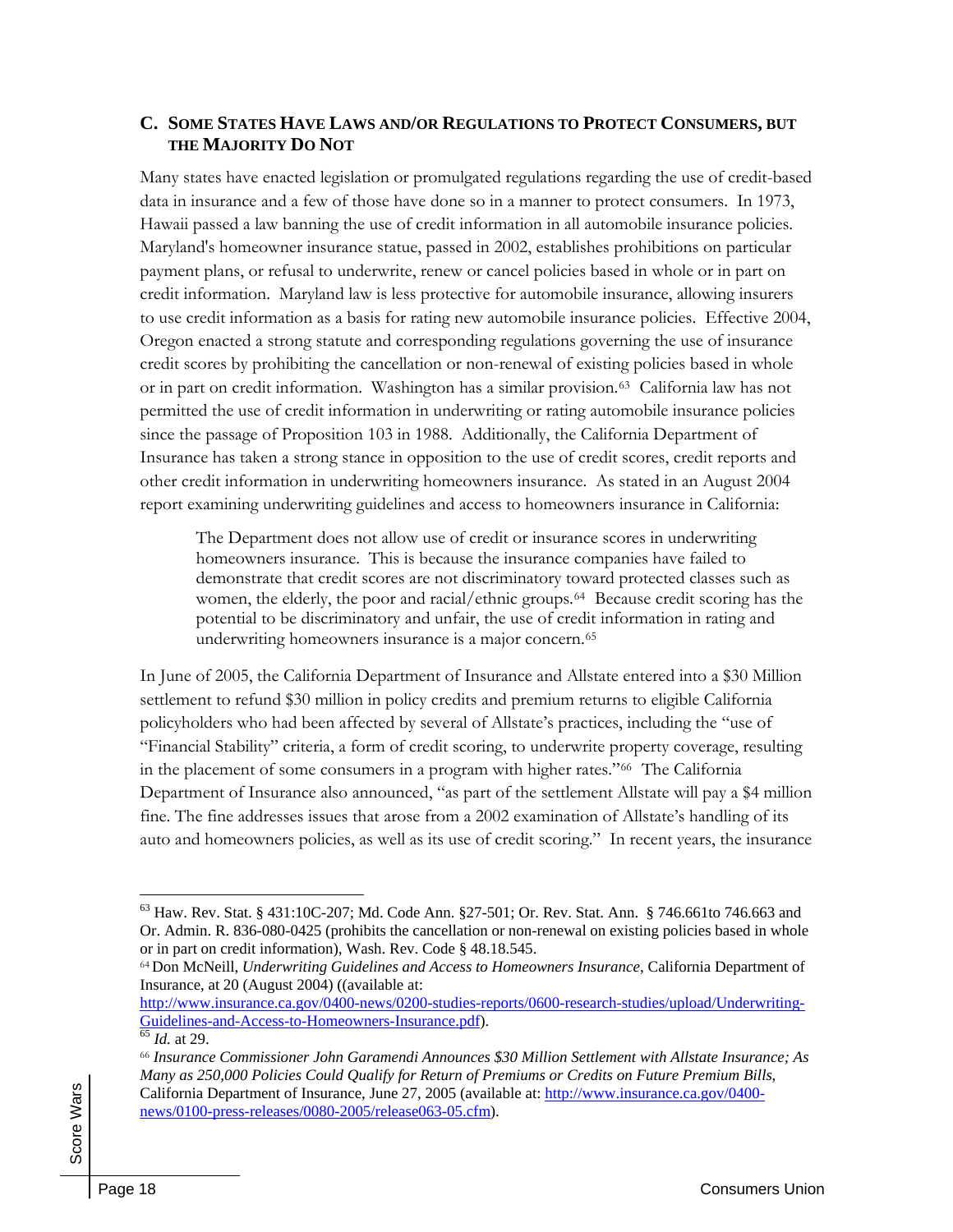industry has repeatedly tried and failed to undo consumer protections in California by seeking passage of legislation that would permit the use of credit information in personal lines insurance.

The majority of states, however, have unfortunately elected to use variations of a model law proposed by the National Conference of Insurance Legislators ("NCOIL"), a historically industry-friendly organization.[67](#page-21-0) According to NCOIL, since its November 22, 2002 adoption of its Model Act Regarding Use of Credit Information in Personal Insurance, 22 states have enacted proposals similar to the NCOIL model.[68](#page-21-1) Additionally, NCOIL cites 4 other states that have enacted regulations that incorporate the NCOIL model to varying degrees.<sup>[69](#page-21-2)</sup> As a result, many consumers remain unprotected.

#### **D. THE INDUSTRY NCOIL MODEL ACT DOESN'T PROTECT CONSUMERS**

The NCOIL model does not in any way prevent the use of credit scores for insurance purposes; instead it allows their use. The NCOIL model law's primary loophole is that it allows the use of credit scoring provided that credit scoring is not the sole or only criterion used to underwrite or rate an insurance policy subject to its provisions.[70](#page-21-3) Since credit scoring is never the sole factor used in underwriting or pricing insurance, the NCOIL model act offers consumers virtually no protection. The model act does not indicate what weights must be given to non-credit-based factors which means that insurers are free to use a credit-based factor almost exclusively, as long as some other factor is minimally considered. Requiring the minimal inclusion of another rating factor besides one that is credit- based does not eliminate the underlying problems with using credit-based data to rate or underwrite insurance policies. Under the NCOIL model act, insurers would continue to use credit scores, even though serious concerns have been raised about the whether credit history predicts consumer accident propensity, the inaccuracy of credit scores, and the disproportionate impact the practice has on low-income and minority consumers. While the NCOIL model legislation contains some purported protections for consumers, in practice, these provide little or no benefit to the consumer. For example:

<span id="page-21-0"></span> $67$  According to the Consumer Federation of America, at least 40 percent of the leadership of the National Conference of Insurance Legislators (NCOIL) has worked for or with the insurance industry and most of these NCOIL members have current business ties to the insurance industry. *See,* Consumer Federation of America, *NCOIL's Policy Positions Have Anti-Consumer Tilt,* June 2003 (available at

<span id="page-21-1"></span><http://www.consumerfed.org/releases2.cfm?filename=0709insurance.txt>). [68](http://www.consumerfed.org/releases2.cfm?filename=0709insurance.txt) *National Conference of Insurance Legislators (NCOIL) 2005 Annual Meeting & Seminar Materials*, § 5 (VII)(A) (1), October 27, 2005. The 22 states that have passed legislation incorporating the NCOIL model include: Arkansas, Colorado, Florida, Georgia, Illinois, Indiana, Iowa, Kansas, Louisiana, Maine, Montana, Nebraska, Nevada, New Mexico, New York, North Carolina, North Dakota, Oklahoma, Rhode Island, Tennessee, Texas, and Virginia.

<span id="page-21-2"></span><sup>&</sup>lt;sup>69</sup> *Id*. States that have passed regulatory actions include Alabama, Delaware, Mississippi, and West Virginia.

<span id="page-21-3"></span><sup>70</sup>National Conference of Insurance Legislators, *Model Act Regarding Use of Credit Information in Personal Insurance*, § 5 (B) (Amended 2004). This model provides that insurers shall not: "Deny, cancel or nonrenew a policy of personal insurance solely on the basis of credit information, without consideration of any other applicable underwriting factor independent of credit information and not expressly prohibited by Section 5 (A)."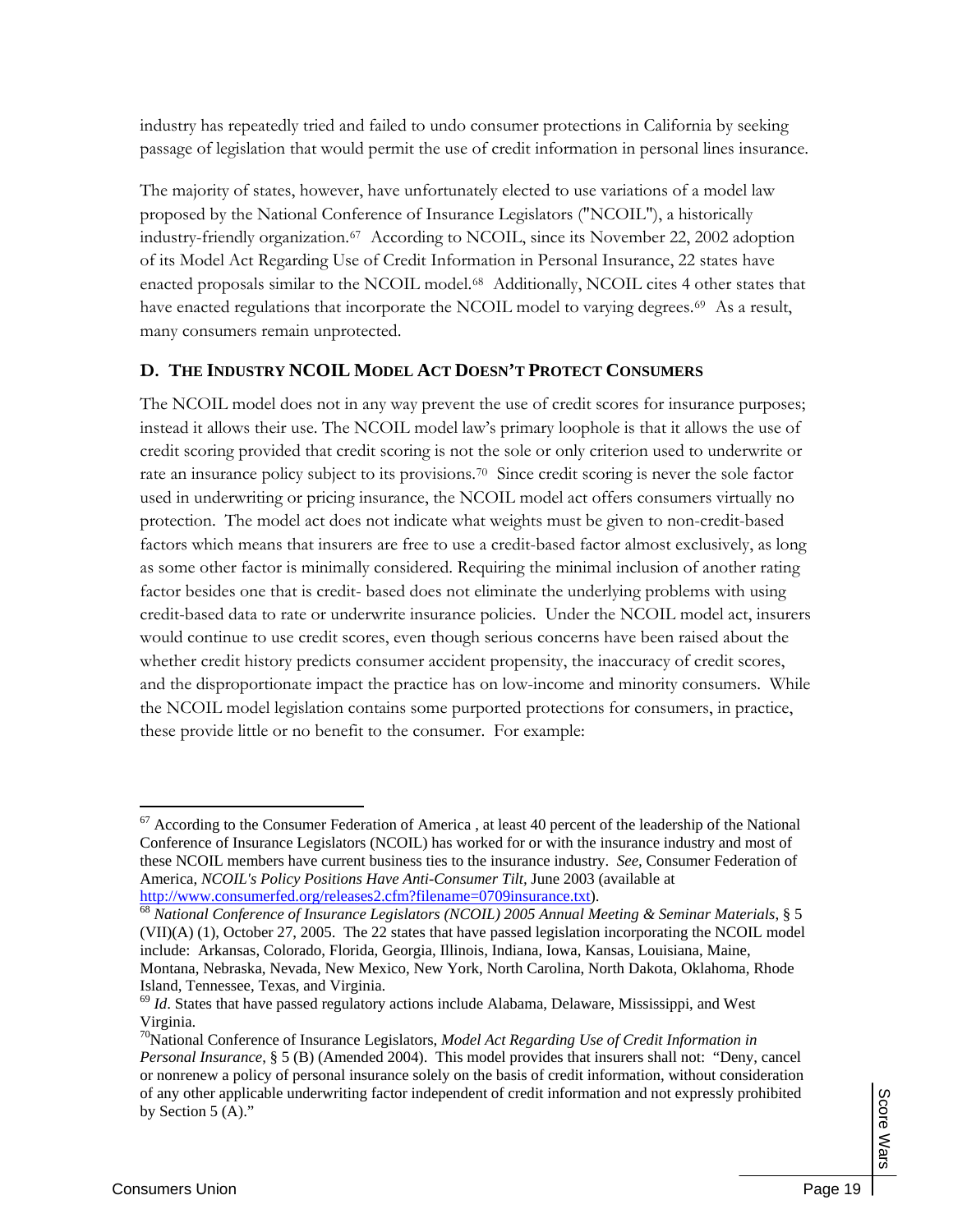**Disclosing the use of credit information does not fix the problem.** The NCOIL model act requires an insurer or its agent to tell a consumer at the time of application that the company may obtain credit information in connection with the application. The company or its agent is not required to give the consumer a new disclosure statement upon renewal if the consumer received one at the time of application.[71](#page-22-0) Though this provision purports to protect consumers, an NCOIL model act disclosure does not educate consumers about the serious underlying problems with using credit-based data to rate or underwrite auto or homeowners insurance policies. Further, a disclosure that credit scoring is being used can't fix the problems with the practice, such as credit inaccuracies caused by incomplete or erroneous information. Disclosures do not protect responsible drivers and homeowners with lower credit scores who experience increased premiums or other adverse actions simply because of low credit scores.[72](#page-22-1)

**An exceptional circumstances exemption does not fix the problem.** According to NCOIL, seven states that have adopted or incorporated the NCOIL model act also include an "exceptional life event"[73](#page-22-2) safe harbor. This gives consumers a limited opportunity to ask the insurance company to disregard credit information in rating or underwriting a policy. While the provisions vary from state to state, examples of potentially qualifying events can include a divorce, loss of employment, a death in the family, or the occurrence of a catastrophic event. The exceptional circumstances exemption was not part of the original NCOIL model law. In many cases, the exemption was inserted as a compromise to gain passage of a state law based on the NCOIL model law. In February 2006, NCOIL amended its model to include an exceptional life circumstances clause,<sup>[74](#page-22-3)</sup> however, the model leaves it up to individual states to decide which exceptional life circumstances should qualify.

In order for a consumer to benefit from an exceptional life event exemption, it is up to the individual consumer to know that the exemption exists. The consumer must then request an individual exemption from the insurer, even if the individual is part of a larger group, such a group of hurricane victims. The insurer has the discretion to decide whether to grant the request for an individual exemption.

Given that the majority of consumers are unaware that insurers use credit information, as discussed later in this report, it is highly unlikely that consumers will know about the existence of

<span id="page-22-1"></span><span id="page-22-0"></span><sup>&</sup>lt;sup>71</sup> *Id.* at § 7. *T*<sup>2</sup> *Id.* at § 5(E)(1)-(3). This addresses how insurers should treat individuals who lack sufficient credit data upon which to rate or underwrite a policy. Insurers are required to exclude or treat as neutral an absence of credit data or an inability to calculate an insurance score unless the insurer presents information that such an absence or inability relates to the risk for the insurer and an Insurance Commissioner/Supervisor/Director has approved otherwise.

<span id="page-22-2"></span><sup>73</sup> Susan Nolan, *NCOIL Readopts Credit Scoring Model, Will Consider Extraordinary Life Circumstances*, NCOILetter, December 2005, at 4 (available at

[http://www.ncoil.org/news/2005\\_NewsLetters/December2005.pdf](http://www.ncoil.org/news/2005_NewsLetters/December2005.pdf)). *See also* Steve Tuckey, *NCOIL Puts Extraordinary Event in Credit Model*, National Underwriter, February 28, 2006. As reported in this source, according to NCOIL, seven states, Colorado, Florida, Louisiana, Montana, New Mexico, Texas and Virginia, added extraordinary life circumstances provisions when they originally adopted the NCOIL model (on file with author).

<span id="page-22-3"></span><sup>74</sup> Tuckey, *supra* note 73.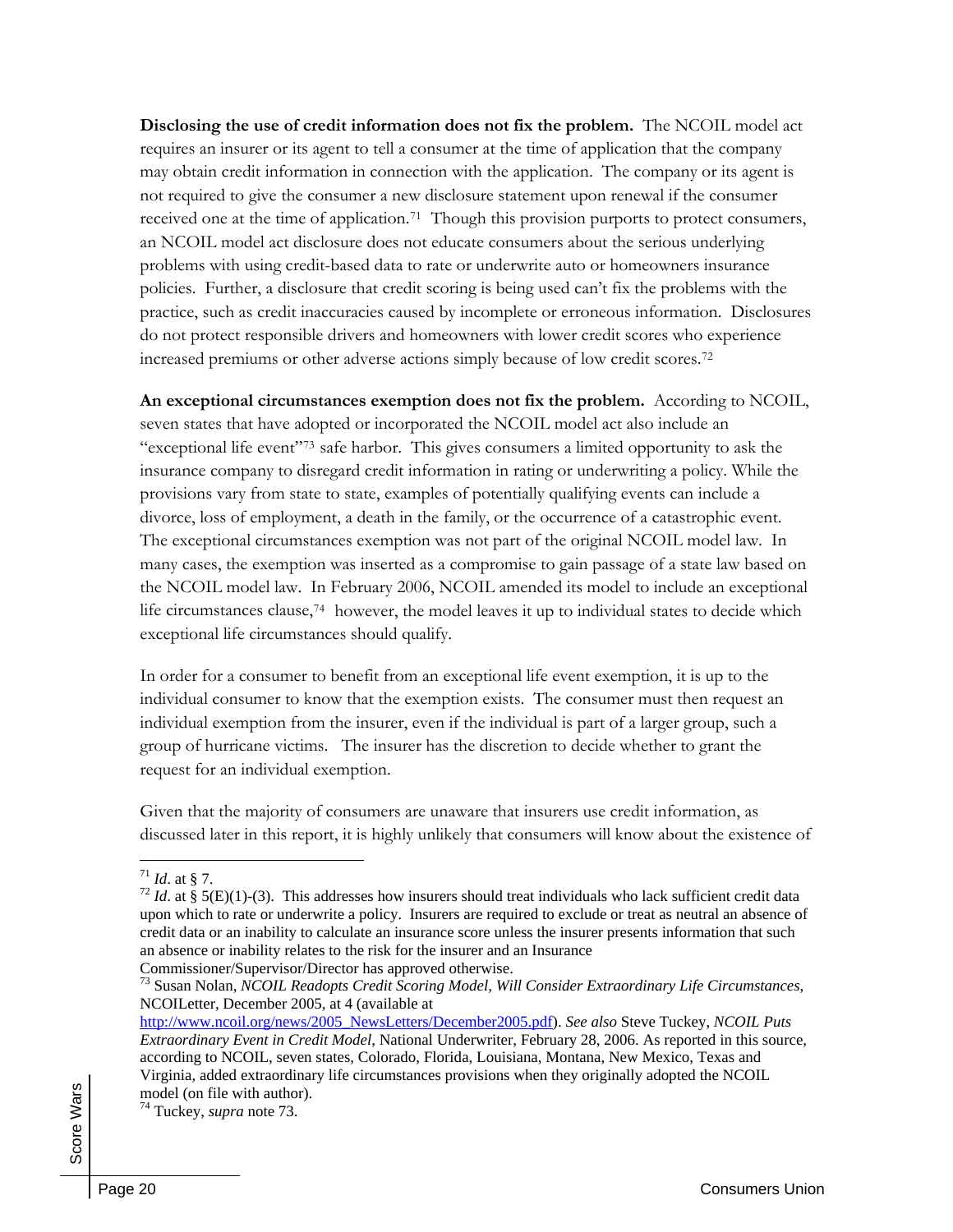an exceptional life events exemption in the states that have adopted one. It is also not helpful that the exemption must be invoked on an individual basis, even when there is an identifiable group of individuals who have been impacted by a single event. These barriers mean that consumers who qualify for an exemption may not exercise the option when needed, making the benefit of an extraordinary life event exemption illusory.

Also, when an insurer grants an extraordinary circumstances exemption, the insurer is required to rate the policy using other rating factors, and to ignore credit information. This suggests that insurers can already rate a policy fairly without credit information and that insurers can do so with sufficient accuracy to protect both the insurer and the insured.

#### **E. THE USE OF CREDIT SCORING IN INSURANCE PROLIFERATES WHILE CONSUMERS ARE LARGELY IN THE DARK**

A study published in March 2005 by the Government Accountability Office (GAO) found that while consumers understood the basics about credit reporting, about two-thirds of the over 1,500 consumers it surveyed nationwide were not aware that their credit histories could affect insurance availability and price.[75](#page-23-0) The GAO study also found that race and ethnicity were associated with consumers' knowledge of credit reporting issues. According to the GAO survey, "African Americans and whites scored similarly . . . while Hispanics scored consistently lower."[76](#page-23-1) Those with "relatively low household incomes—in particular, those in households making less than \$25,000—generally were less aware of issues pertaining to credit reports, scores, and the dispute process compared with those in higher income groups."[77](#page-23-2) According to the Consumer Federation of America, consumer understanding of and access to credit scores has improved somewhat during 2005, but is still insufficient.<sup>78</sup>

The 2005 GAO findings confirming the lack of consumer awareness are consistent with what influential segments of the insurance industry already knew when it began its campaign to legitimize the use of credit information in insurance decisions through the passage of the industry sanctioned model law developed by the National Conference of Insurance Legislators (NCOIL). Since 2002, the insurance industry was fully conscious that many consumers were unaware of the practice, and of those who were aware, the majority did not approve. That year, a spokesperson from the National Association of Independent Insurers, NAII,[79](#page-23-4) speaking before

<span id="page-23-0"></span><sup>75</sup> *Credit Reporting Literacy Consumers Understood the Basics but Could Benefit from Targeted Educational Efforts*, United Sates Government Accountability Office, Report to Congressional Committees, March 2005, at 10-11, 13, 15, 44, 63 (available at  $\frac{http://www.gao.gov/news.items/d05223.pdf}{http://www.gao.gov/news.items/d05223.pdf}.$ 

<span id="page-23-3"></span>

<span id="page-23-2"></span><span id="page-23-1"></span>heral field. at 89. **[76](http://www.gao.gov/new.items/d05223.pdf)** *Id.* **at 89.**<br><sup>77</sup> *Id.* at 87, 88. *78 Consumer Understanding of and Access to Credit Scores Improves Over Past Year But Still Insufficient, 78 Consumer Understanding of and Access to Credit Annual Survey Finds*, Consumer Federation of America, September 20, 2005 (available at [http://www.consumerfed.org/pdfs/Providian\\_Press\\_Release\\_9\\_05.pdf](http://www.consumerfed.org/pdfs/Providian_Press_Release_9_05.pdf)) .

<span id="page-23-4"></span> $\frac{100 \text{ Pa}}{79}$  In 2004 the National Association of Independent Insurers (NAII) merged with the Alliance of American Insurers (Alliance) to form the Property Casualty Insurers Association of America (PCIAA), according to information available on the PCIAA website at <http://www.pciaa.net/sitehome.nsf/main>. PCIAA describes itself as "the nation's premier insurer trade association, representing over 1,000 companies that write 40.7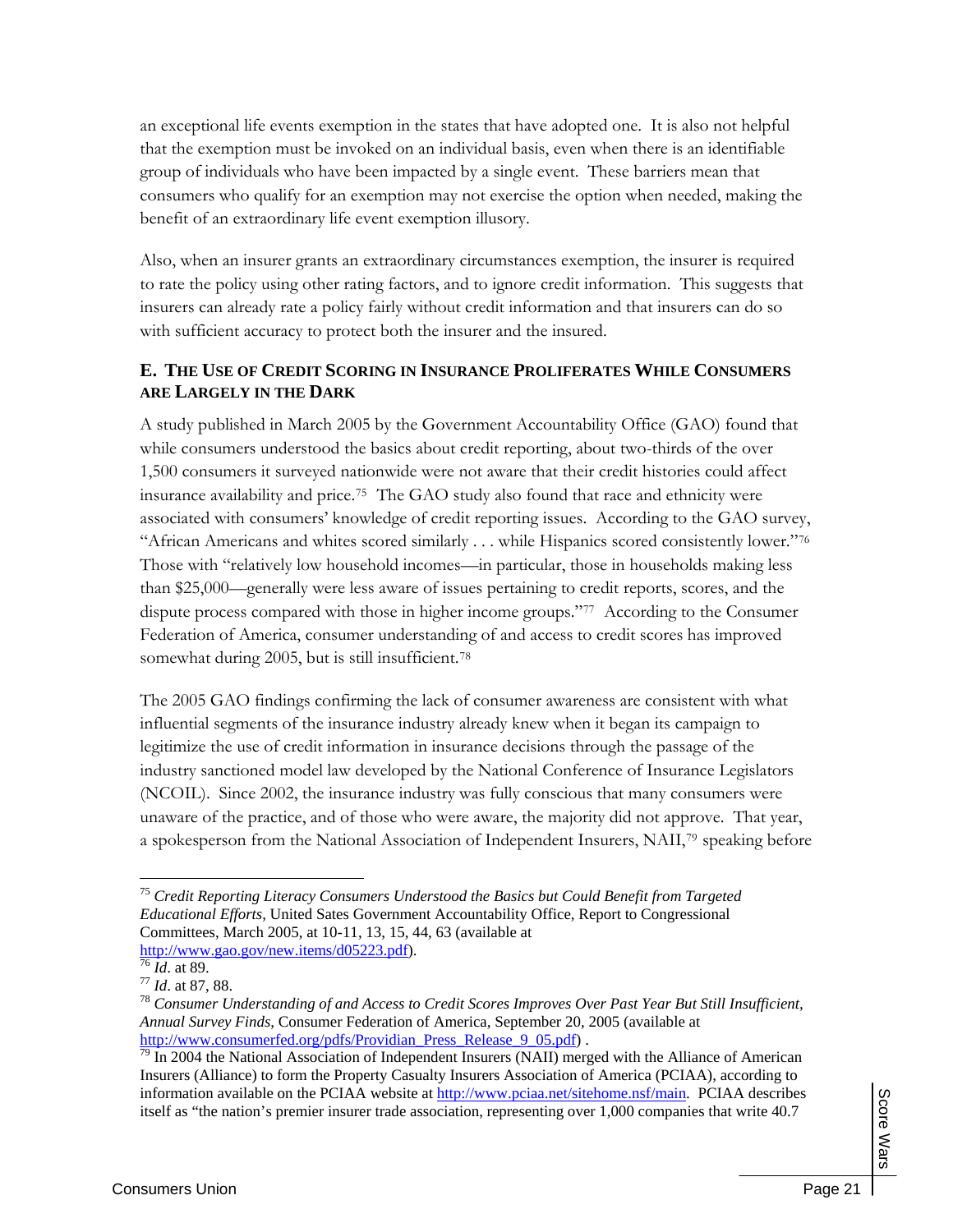another industry group presented the findings of consumer focus groups the NAII convened in 4 U.S. cities, (Chicago, Austin, Portland and Baltimore) to gauge, among other factors, consumer reaction to the use of credit-based insurance scores.

Among the key findings of the focus groups:

- participants were not aware that credit-based insurance scores were used as a risk factor;
- a distinct majority of consumers are generally and intuitively uncomfortable with-- if not outright opposed to—the use of credit-based insurance scores as an underwriting and rating factor;
- [the participant consumers] don't believe [there is] a relationship or correlation between credit history and risk;
- [the participant consumers] objected [to the] use of credit [as] an invasion of privacy;
- even after the industry position on correlation was explained to the participants the consumer reaction was described as a "grudging acceptance;"
- the NAII concluded that "grudging acceptance is a victory for insurers" noting that "acceptance will not come easily" and that "insurers must address the consumer concerns in order to break the cycle of complaints directed at policymakers" noting that "legislative bans are triggered by consumer complaints."[80](#page-24-0)

Knowledge of the negative consumer sentiments did not stop the insurance industry from capitalizing on the lack of consumer awareness while it pushed for the passage of the NCOIL model law as "pro-consumer."

percent of the nation's automobile, homeowners, business, and workers compensation insurance. PCI is an advocate for sound public policy that fosters a healthy and competitive insurance marketplace. The association serves as the voice of the property/casualty insurance industry before state and federal policymakers; state and federal courts; key insurance industry, governmental, and business groups; the news media; and the public."

<span id="page-24-0"></span>80 Annotti, *supra* note 15.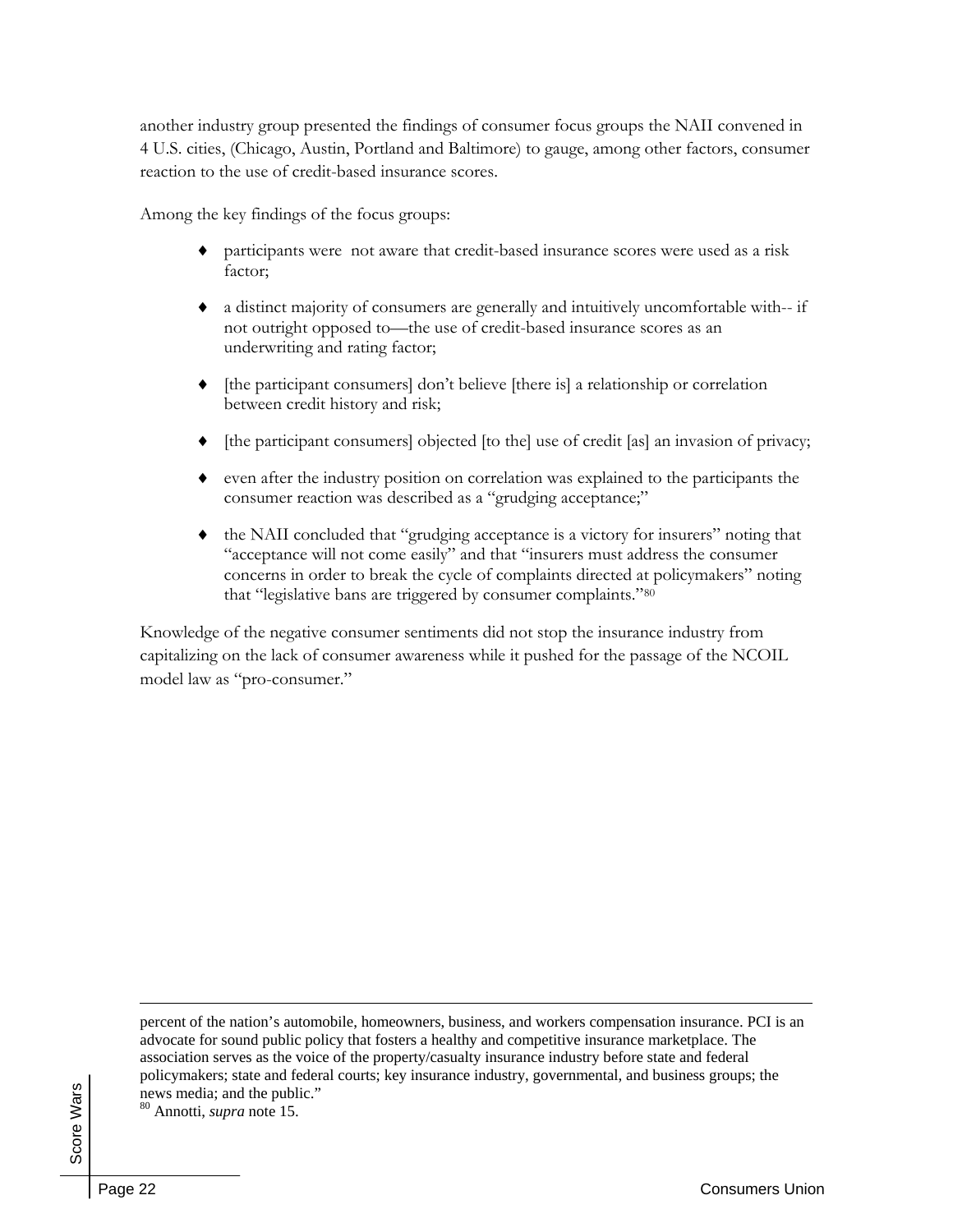# **II. Legislators and Regulators Should Protect Consumers Through Legislation or Regulation**

In order to protect consumers, states can and should ban insurance companies from using credit-based data in rating or underwriting personal lines of insurance, such as automobile and homeowners insurance policies. Although versions of the NCOIL model act have been adopted by legislation or regulation in 26 states, consumers remain unprotected because the fundamental consumer concerns about the use of credit information in insurance decisions are largely unaddressed.

Adopting greater consumer protections against the use of credit-based data in insurance will not jeopardize the insurance marketplace. The insurance marketplace remains vigorous in states that have passed bans or partial bans on the use of credit information. In Hawaii, a state which has banned the use of credit information in automobile insurance rating and underwriting since 1973, Insurance Commissioner Jeffrey Schmidt noted that he did not see that the credit information ban has not caused a problem. He stated, "The market is good; premiums have come down, while at the same time, companies have made reasonable profits."[81](#page-25-0) Similarly, the marketplace in Maryland continues to thrive after it passed a law that prohibits the consideration of credit information in existing private passenger motor vehicle insurance and homeowner's insurance policies. A representative of the Maryland Department of Insurance indicated that overall, the market is robust and Maryland has one of the highest insured rates in the country even though premiums have increased since the law was passed[.82](#page-25-1) After passage of the law in Oregon, the insurance market has remained healthy and experienced no disruption.[83](#page-25-2) In California, the automobile insurance marketplace remains robust even though Proposition 103, passed by the voters in 1988, prohibits insurers from using credit information in rating and underwriting automobile insurance. Contrary to insurance industry threats, major players did not leave the marketplace, consumers continue to have plenty of insurance options, and insurance companies are able to adequately rate and underwrite personal lines insurance policies without using credit information as a factor where the use of such information has been banned or limited. All of these conditions support extending these consumer protections to additional states to stop the use of credit information in insurance in rating and underwriting of homeowners and automobile insurance.

<span id="page-25-0"></span><sup>&</sup>lt;sup>81</sup> Telephone interview with Jeffrey P. Schmidt, Hawaii Insurance Commissioner (January 24, 2006).<br><sup>82</sup> Telephone interview with Darlene Frank, Director of Public Affairs, Maryland Insurance Administration

<span id="page-25-1"></span><sup>(</sup>May 25, 2006).

<span id="page-25-2"></span><sup>83</sup> Telephone interview with Michael Morter, Senior Policy Analyst, Oregon Insurance Division (February 17, 2006).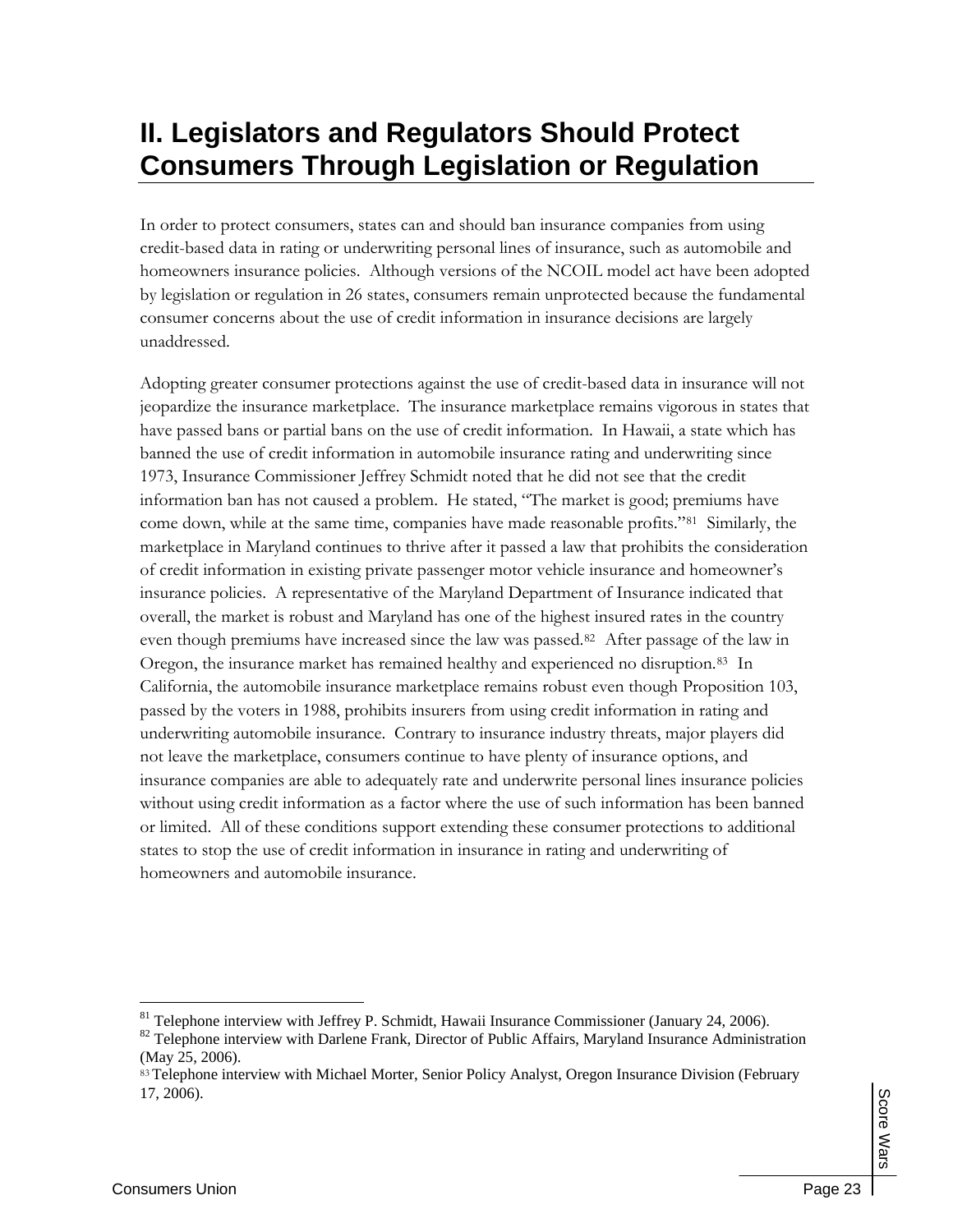## **III. Consumers Union and PIRG's Model State Law to Regulate the Use of Credit Information in Insurance Decisions**

Consumers Union and U.S. PIRG have developed a model law. This model state law applies to all personal homeowner's and automobile insurance policies on existing and new business. The model law prohibits insurers from using information regarding a consumer's creditworthiness, credit standing, or credit capacity for the purpose of determining rates for insurance or eligibility for coverage.

This model law was adapted from the Maryland statute (Insurance Code § 27-501.) However, it differs from the Maryland statute in that it prohibits the use of credit information in underwriting new auto policies as well as in existing policies. While allowing the limited use of credit information, the Maryland statute places a 40% cap on discounts and surcharges in automobile insurance policies where credit information is considered. Since this model is more protective of consumer rights, it omits the provisions from the Maryland statute allowing for the use of credit information and any limiting discounts or surcharges.

#### **Model Law Language**

### MODEL LAW REGULATING THE USE OF CREDIT-BASED INFORMATION IN INSURANCE UNDERWRITING AND PRICING

- (A) An insurer may not require a particular payment plan for an insured for coverage under a private passenger or homeowner's insurance policy based on the credit history of the insured.
- (B) (1) In this subsection, "credit history" means any written, oral, or other communication of any information by a consumer reporting agency bearing on a consumer's creditworthiness, credit standing, or credit capacity that is used or expected to be used, or collected in whole or in part, for the purpose of determining personal lines insurance premiums or eligibility for coverage.

(2) With respect to private passenger, residential property, and other personal lines of insurance, an insurer may not:

- (i) refuse to underwrite, cancel, refuse to renew a risk, or increase the renewal premium based, in whole or in part, on the credit history of an applicant or insured; or
- (ii) rate a risk based, in whole or in part, on the credit history of an applicant or insured in any manner, including:
	- 1. the provision or removal of a discount;
	- 2. assigning the insured or applicant to a rating tier; or
	- 3. placing an insured or applicant with an affiliated company; or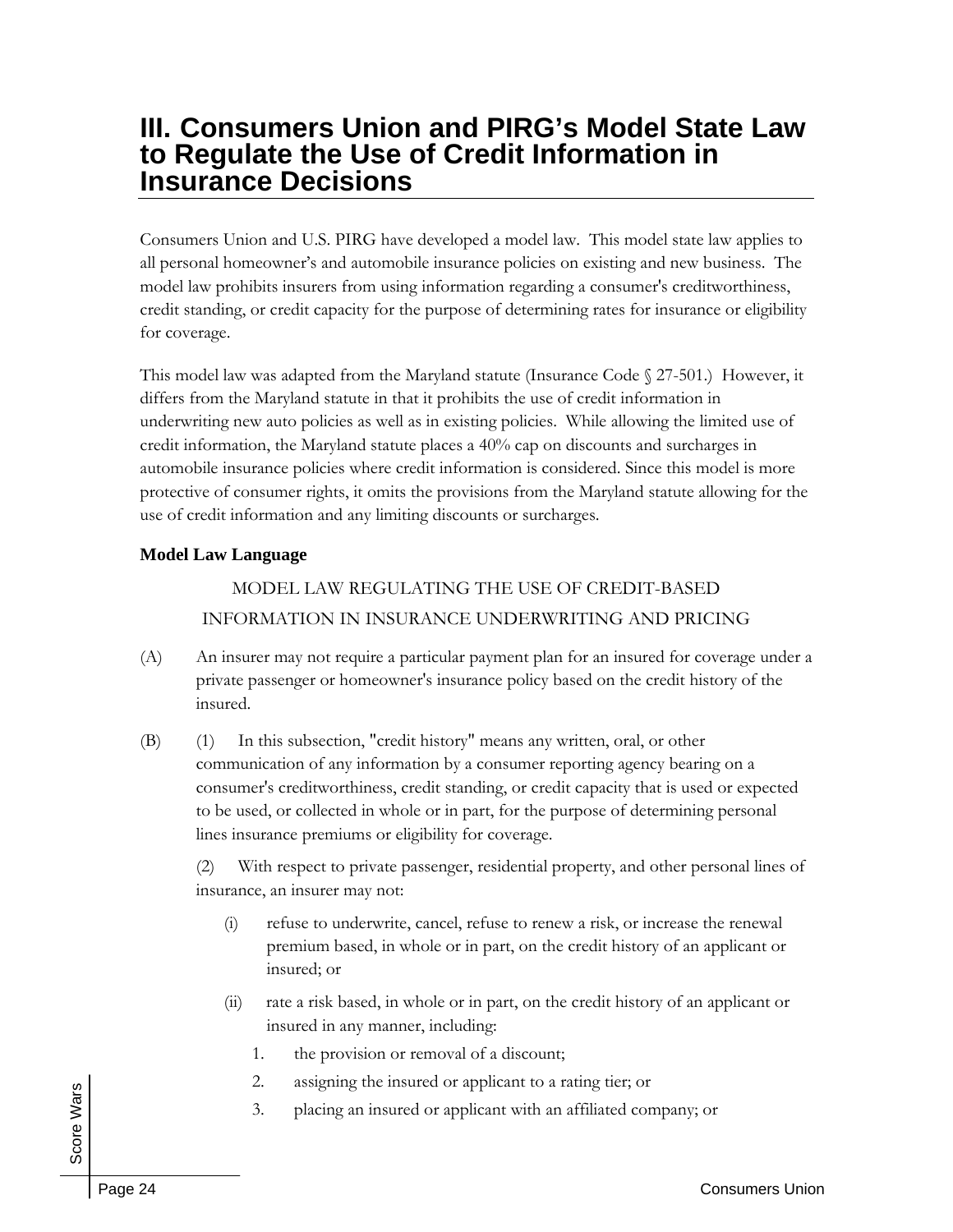- (iii) require a particular payment plan based, in whole or in part, on the credit history of the insured or applicant.
- (iv) use, in whole or in part, insurance scores or consumer reports, as a basis to make a written or oral solicitation of insurance that is not initiated by the consumer.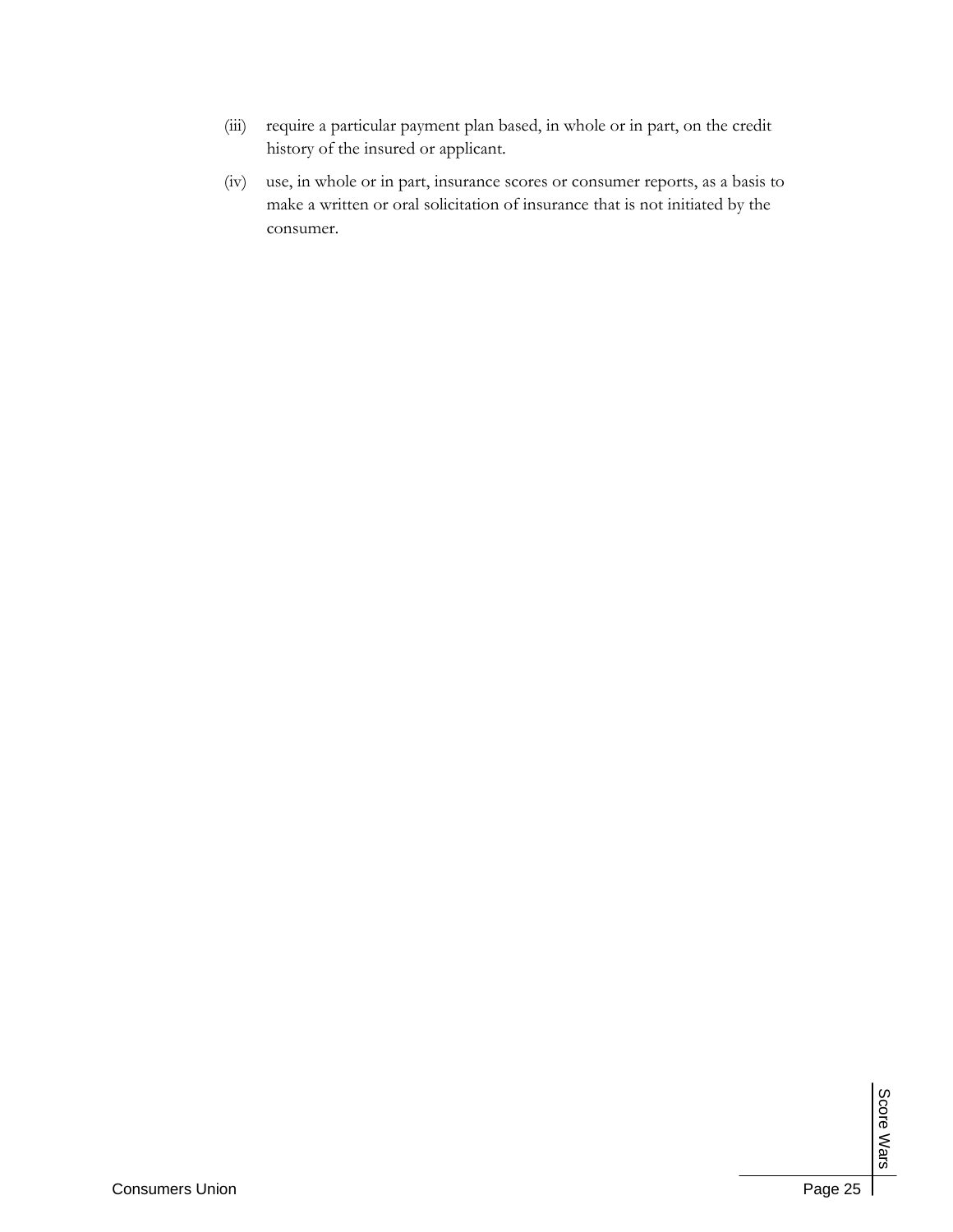# **IV. Recommendations**

- 1. States should pass a ban against the use of credit information in insurance underwriting or rating for personal lines of insurance.
- 2. Legislatures with state laws based on the NCOIL model should repeal those laws.
- 3. In an effort to protect the victims of Hurricanes Katrina and Rita, the states of Texas, Louisiana, Alabama, Mississippi and Florida should pass an immediate moratorium on the use of credit information in insurance decisions.
- 4. All state laws that contain an NCOIL exceptional circumstances exemption should be modified to make the exception apply automatically to all individuals residing in a declared disaster area, for a period of no less than 36 months, while retaining the right of individuals to request the exemption based on individual life circumstances.
- 5. Insurance Commissioners who have the authority to do so should adopt regulations banning the use of credit information in insurance underwriting and rating.
- 6. Insurance Commissioners should require insurers using credit information to file their models annually with the regulator's office and the commissioners must have these models tested by an independent actuary not affiliated with the insurance industry. As in Florida, insurers using credit or insurance scoring models should be required to show that the use of such models does not does not disproportionately affect persons of any race, color, religion, gender, age or place of residence. The results should be made public and released in a joint report to the National Association of Insurance Commissioners.
- 7. When applying for insurance, consumers should refuse to grant permission to their insurers to access consumer credit files to be used in making insurance related decisions. Consumers should refrain from giving their social security number to insurance companies to prevent it from being used to obtain credit information.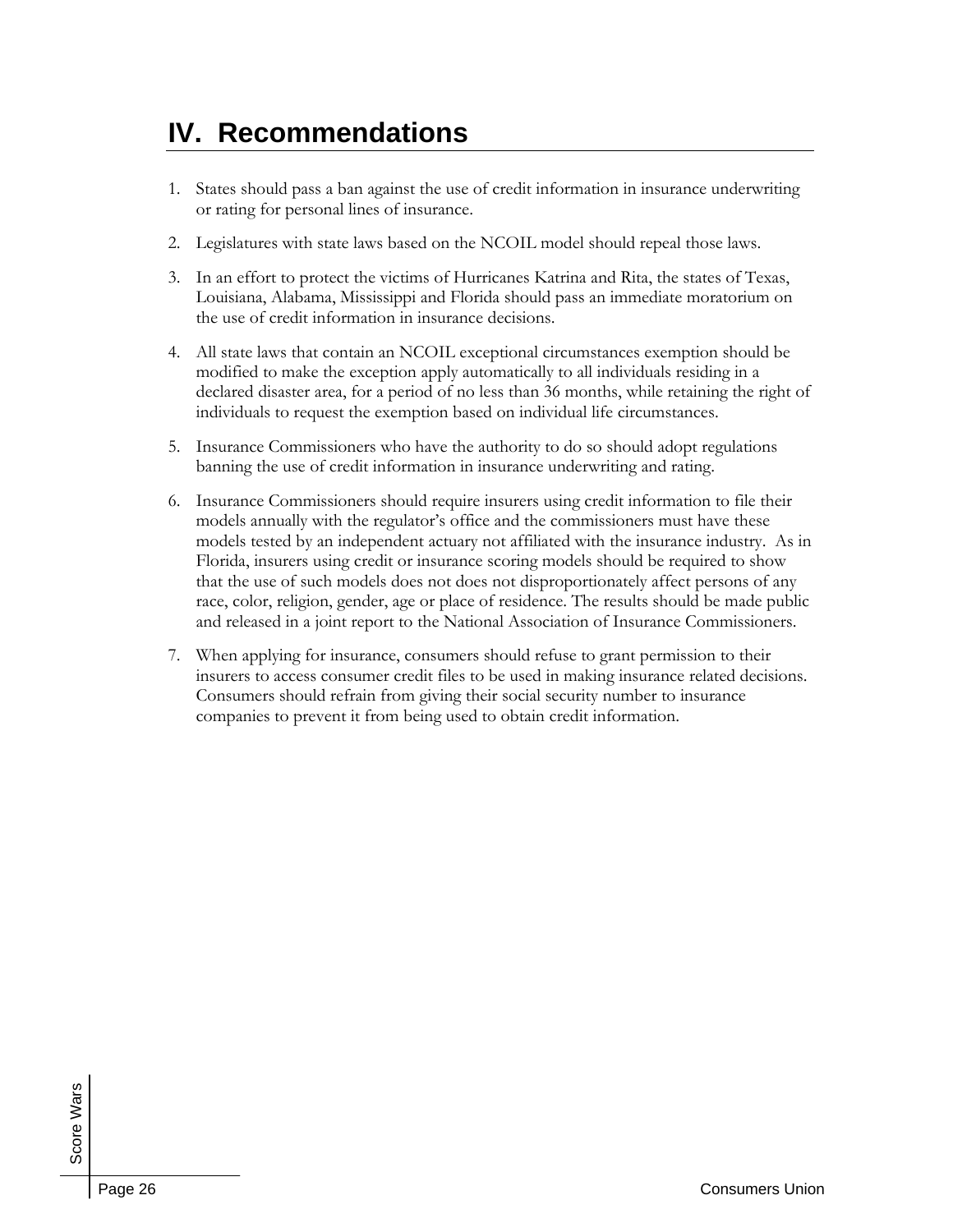# **V. Conclusion**

Using credit-based data in insurance rating and underwriting should be banned because the practice is unfair to consumers and it's not necessary. The practice creates barriers to obtaining fairly priced insurance which is essential to protect personal assets and is vital to a functioning economy. These barriers hurt everyone. The poor have an even harder time affording the insurance they need. Even those who believe they benefit stand to lose when higher premiums drive others from the marketplace, and the discounts they expect to receive may not be genuine. Most state laws don't protect consumers in a meaningful way. These states should pass a new law to ban the practice of using credit-based data in insurance. While insurers say the practice of using credit-based data benefits consumers, we disagree. The downside for consumers is so much more compelling that the practice should be banned.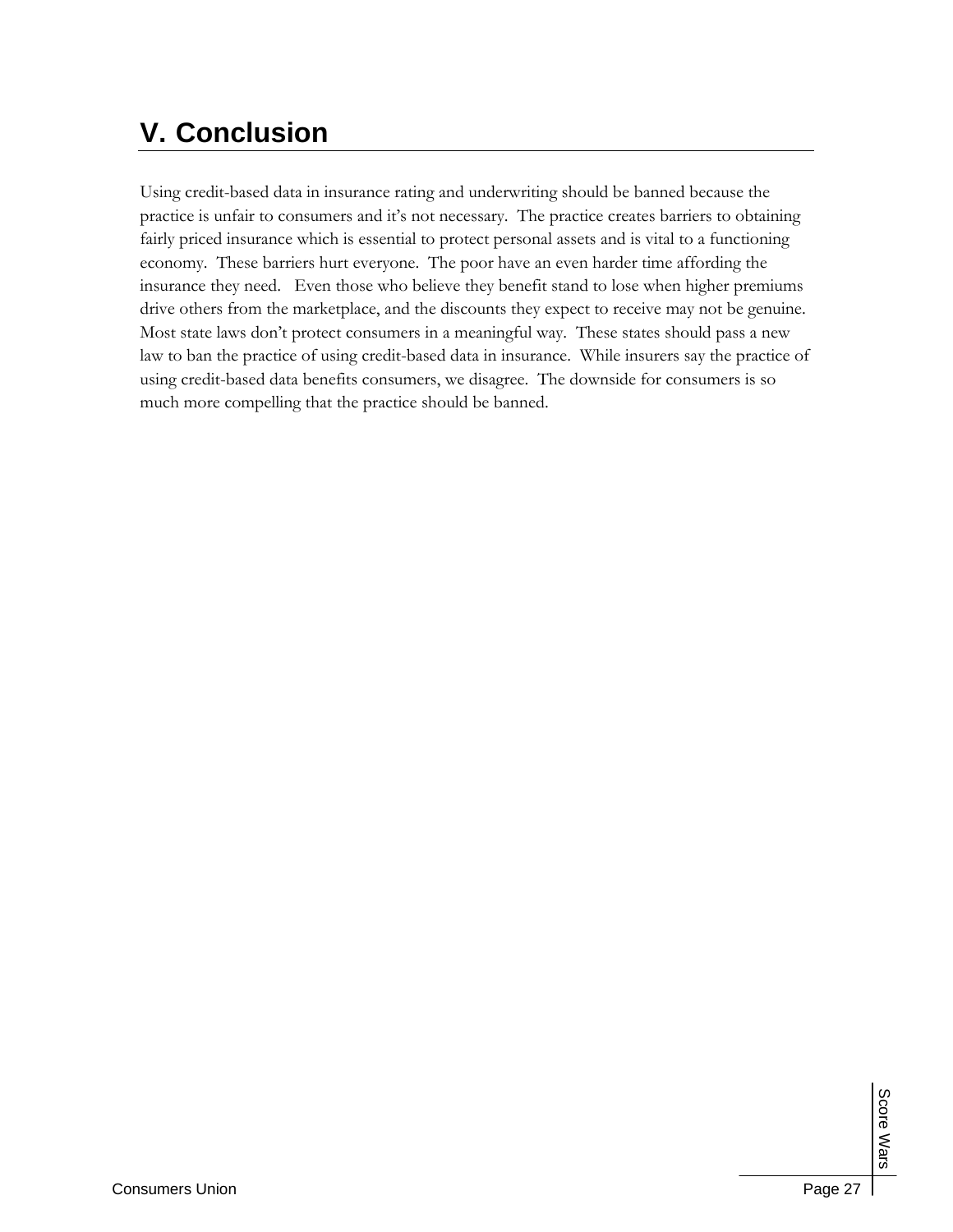Birnbaum Analysis of Farmers Insurance in Ohio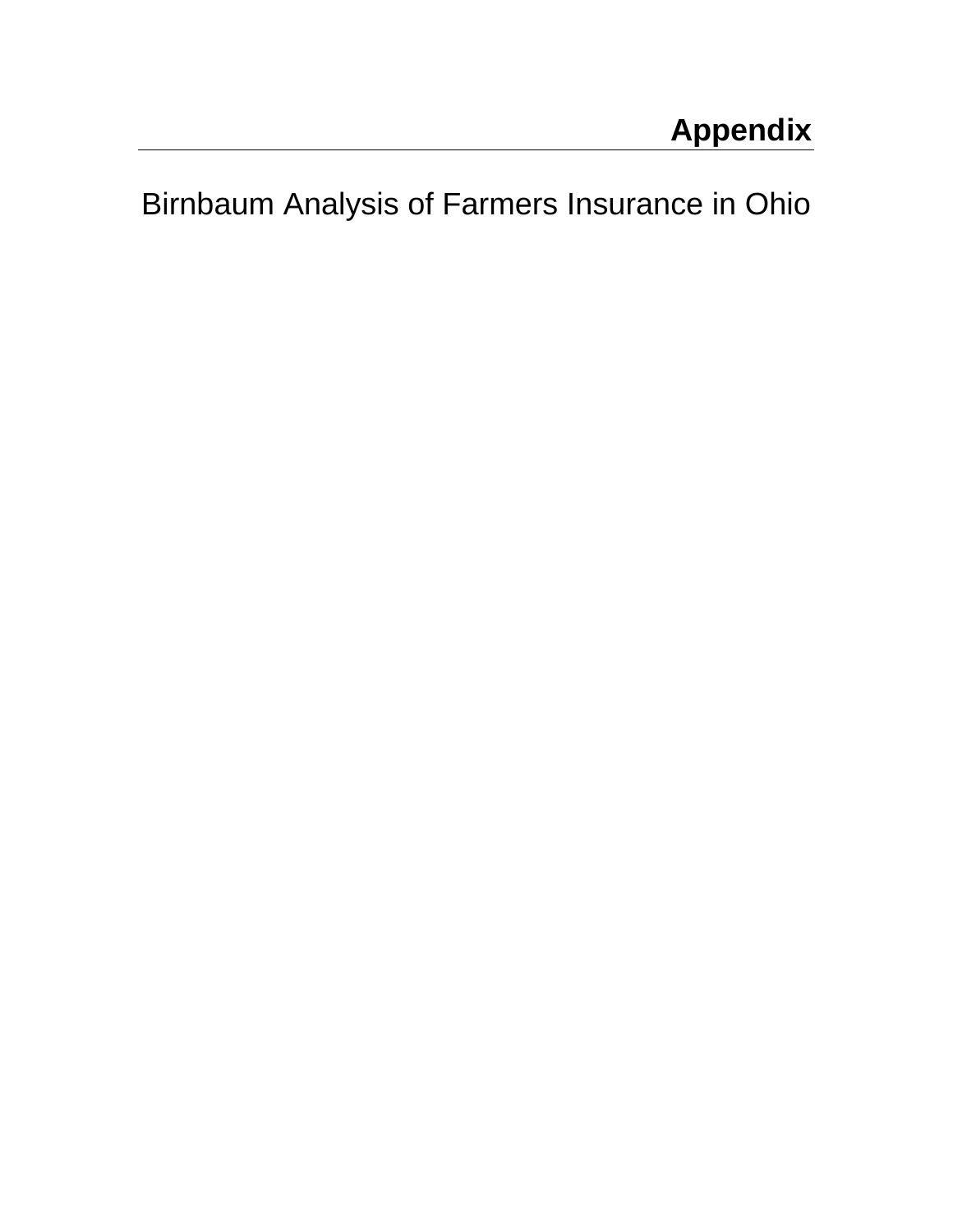#### **Actual Impact of Credit Scoring -- Farmers in Ohio**

|              |                 |              |                 | <b>Rate Before</b>              | <b>Rate After</b>               | <b>Rate Increase</b>                    |                             |          |
|--------------|-----------------|--------------|-----------------|---------------------------------|---------------------------------|-----------------------------------------|-----------------------------|----------|
| Code         | <b>Policies</b> | Factor       | <b>Discount</b> | <b>Credit</b><br><b>Scoring</b> | <b>Credit</b><br><b>Scoring</b> | <b>After Base</b><br><b>Rate Change</b> |                             |          |
|              |                 |              |                 |                                 |                                 |                                         |                             |          |
| E, N         | 3,054           | $\mathbf{1}$ | $0\%$           | \$100                           | \$200.50                        | Yes                                     |                             | 100.5%   |
| Z            | 661             |              | 0%              | \$100                           | \$200.50                        | Yes                                     |                             | 100.5%   |
| Y            | 594             |              | 0%              | \$100                           | \$200.50                        | Yes                                     |                             | 100.5%   |
| $\mathbf X$  | 740             | 1            | 0%              | \$100                           | \$200.50                        | Yes                                     |                             | 100.5%   |
| W            | 1,038           |              | $0\%$           | \$100                           | \$200.50                        | Yes                                     |                             | 100.5%   |
| $\mathbf V$  | 1,326           |              | 0%              | \$100                           | \$200.50                        | Yes                                     |                             | 100.5%   |
| $\mathbf U$  | 1,652           | 0.75         | 25%             | \$100                           | \$150.38                        | Yes                                     |                             | 50.4%    |
| $\mathbf T$  | 1,992           | 0.75         | 25%             | \$100                           | \$150.38                        | Yes                                     |                             | 50.4%    |
| ${\bf S}$    | 2,385           | 0.75         | 25%             | \$100                           | \$150.38                        | Yes                                     |                             | 50.4%    |
| ${\bf R}$    | 2,635           | 0.75         | 25%             | \$100                           | \$150.38                        | Yes                                     |                             | 50.4%    |
| Q            | 2,884           | 0.75         | 25%             | \$100                           | \$150.38                        | Yes                                     |                             | 50.4%    |
| ${\bf P}$    | 3,186           | 0.6          | 40%             | \$100                           | \$120.30                        | Yes                                     |                             | 20.3%    |
| $\mathbf O$  | 3,852           | 0.6          | 40%             | \$100                           | \$120.30                        | Yes                                     |                             | 20.3%    |
| L            | 4,236           | 0.6          | 40%             | \$100                           | \$120.30                        | Yes                                     |                             | 20.3%    |
| $\bf K$      | 5,196           | 0.6          | 40%             | \$100                           | \$120.30                        | Yes                                     |                             | 20.3%    |
| $\bf J$      | 6,030           | 0.6          | 40%             | \$100                           | \$120.30                        | Yes                                     | 41,461                      | 20.3%    |
| $\bf{I}$     | 1,545           | 0.4          | 60%             | \$100                           | \$80.20                         |                                         |                             | $-19.8%$ |
| H            | 7,086           | 0.4          | 60%             | \$100                           | \$80.20                         |                                         | 49.2% Overall Rate Increase | $-19.8%$ |
| ${\bf G}$    | 9,506           | 0.4          | 60%             | \$100                           | \$80.20                         |                                         |                             | $-19.8%$ |
| ${\bf F}$    | 7,822           | 0.29         | 71%             | \$100                           | \$58.15                         |                                         | 50.8% Overall Rate Decrease | $-41.9%$ |
| ${\bf D}$    | 8,221           | 0.29         | 71%             | \$100                           | \$58.15                         |                                         |                             | $-41.9%$ |
| $\mathsf{C}$ | 6,063           | 0.29         | 71%             | \$100                           | \$58.15                         |                                         |                             | $-41.9%$ |
| $\, {\bf B}$ | 2,617           | 0.29         | 71%             | \$100                           | \$58.15                         |                                         |                             | $-41.9%$ |
| $\mathbf{A}$ | $8\,$           | 0.29         | 71%             | \$100                           | \$58.15                         |                                         |                             | $-41.9%$ |

Total 84,329

New Rate Calculated by Multiply \$100 Old Rate time 2.005 (to reflect 100.5% increase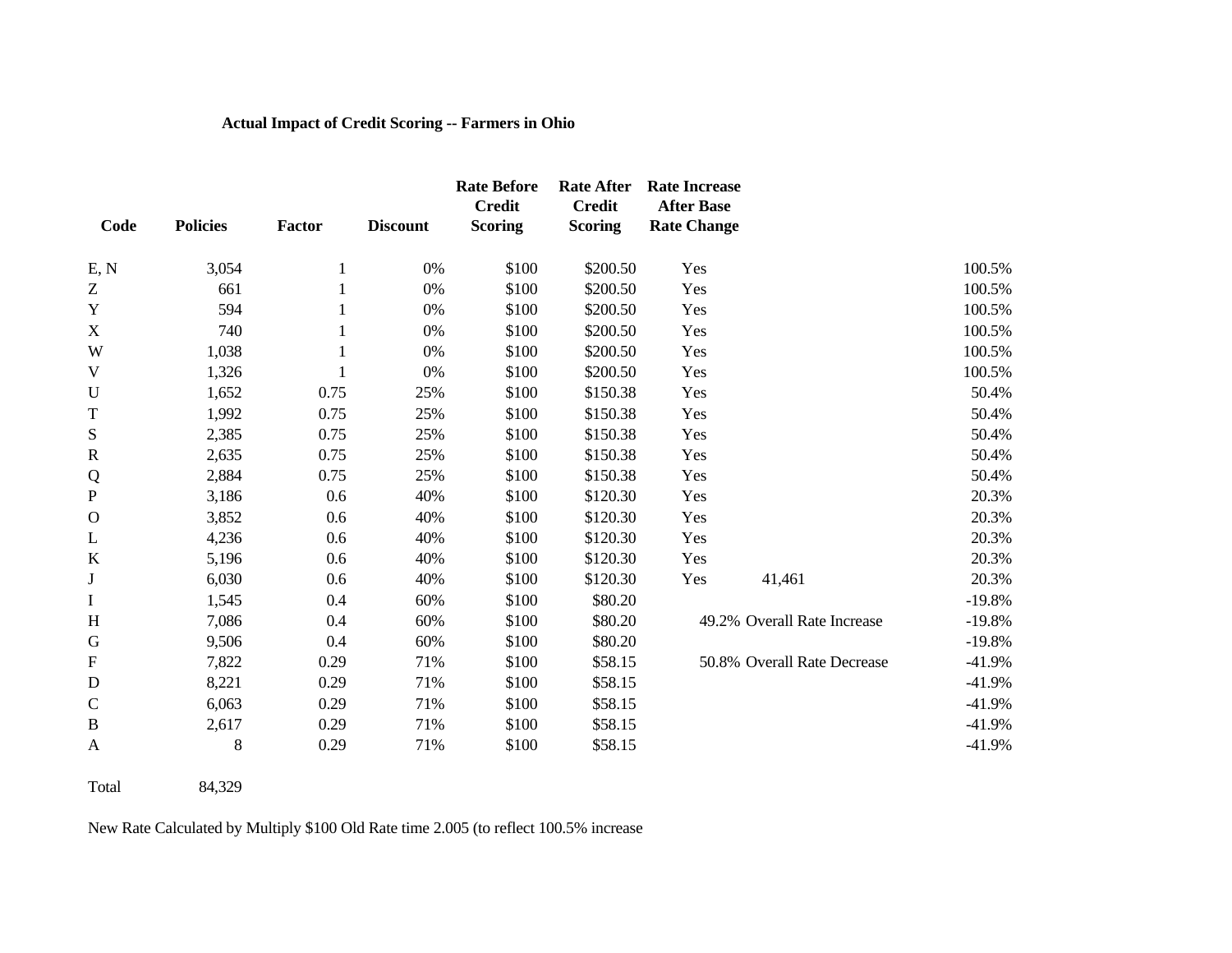$\bullet$ 

 $\ddot{\phantom{0}}$ 

| Premium | Spread by    | Group             | 0.040             | 0.005          | 0.005   | 0.006   | <b>800.0</b> | 0.012     | 0.015          | 0.019     | 0.022     | 0.026     | 0.028            | 0.033     | 0.039     | 0.046     | 0.057     | 0.069         | 0.016                | 0.085        | 0.121      | 0.107     | 0.116      | 0.088     | 0.038     | 8<br>0.00 | 1,000       |
|---------|--------------|-------------------|-------------------|----------------|---------|---------|--------------|-----------|----------------|-----------|-----------|-----------|------------------|-----------|-----------|-----------|-----------|---------------|----------------------|--------------|------------|-----------|------------|-----------|-----------|-----------|-------------|
|         | Proposed     | Discount Factor   | $\frac{000}{100}$ | $\frac{80}{1}$ | 1.000   | 1.000   | 1.000        | 1.000     | 0.750          | 0.750     | 0.750     | 0.750     | 0.750            | 0.600     | 0.600     | 0.600     | 0.600     | 0.600         | 0.400                | 0.400        | 0.400      | 0.290     | 0.290      | 0.290     | 0.290     | 0.290     |             |
|         | Rebased Loss | Ratio Relativity  | 0.264             | 1,000          | 0.968   | 0.737   | 0.778        | 0.713     | 0.569          | 0.681     | 0.577     | 0.576     | 0.565            | 0.393     | 0.451     | 0.531     | 0.482     | 0.426         | 0.316                | 0.345        | 0.298      | 0.249     | 0.224      | 0.207     | 0.182     | 0.055     | 0.365       |
|         | Loss Ratio   | Relativity        | 0.724             | 2.742          | 2.656   | 2.022   | 2.133        | 1.955     | 1.560          | 1.869     | 1.583     | 1.581     | 1.550            | 1.078     | 1.236     | 456       | 1.322     | 1.168         | 0.866                | 0.945        | 0.816      | 0.682     | 0.615      | 0.569     | 0.500     | 0.150     | 1.000       |
|         |              | Loss Ratio        | 43.9%             | 166.5%         | 161.3%  | 122.8%  | 129.5%       | 118.7%    | 94.7%          | 113.5%    | 96.1%     | 96.0%     | 94.1%            | 65.4%     | 75.1%     | 88.4%     | 80.3%     | 70.9%         | 52.6%                | 57.4%        | 49.5%      | 41.4%     | 37.4%      | 34.5%     | 30.4%     | 9.1%      | 60.7%       |
|         |              | <b>Total Loss</b> | ,996,307          | 993,183        | 860,884 | 902,181 | 332.899      | 568,696   | 631,864        | 2.392.179 | 2,393,096 | 2.792.033 | 2,941,839        | 2.438.888 | 3,355,325 | 4.617.989 | 5,204.246 | 511,778<br>ທົ | 943.923              | 531,973<br>ທ | 6.775.538  | 5,002,925 | 4,898,344  | 3.447.613 | 1,293,453 | 1.617     | 68,828,774  |
|         | Total        | Premium           | 4,544,004         | 596,468        | 533.863 | 734,950 | 1,029.330    | 1,321,730 | 1,723,258      | 2,108,336 | 2,490,593 | 2,908,825 | 3,126,207        | 3,727,179 | 4,470,625 | 5,224.379 | 6,484,066 | 7.774.172     | 1,795,786            | 9,638,670    | 13,675,321 | 2,074,421 | 13,112,538 | 9,986,690 | 4.259.923 | 17,775    | 113,359,109 |
|         |              | ent PIF<br>ā      | 3,054             | 667            | 39      | 740     | 1.038        | 1,326     | 1,652          | 1,992     | 2,385     | 2,635     | 2,884            | 3,186     | 3,852     | 4,236     | 5,196     | 6.030         | 1,545                | 7.086        | 9,506      | 7,822     | 8.221      | 6.063     | 2.617     | ∞         | 84,325      |
|         |              | FPRA Code         | E&N               | N              | ≻       | ×       | ⋗            | ⋗         | $\overline{a}$ | ⊢         | S         | α         | $\mathbf{\circ}$ | ۵.        | $\circ$   | ᅴ         | ×         |               |                      | ፗ            | ပ          | д,        | $\Omega$   | ပ         | m         | ≺         | Total       |
|         | FPRA         | Score             | ź                 | 226-375        | 376-400 | 401-425 | 426-450      | 451-475   | 476-500        | 501-525   | 526-550   | 551-575   | 576-600          | 601-625   | 626-650   | 651-675   | 676-700   | 701-725       | $\tilde{\mathsf{x}}$ | 726-750      | 751-775    | 776-800   | 801-825    | 826-850   | 851-875   | 876-900   | $T$ oral    |

1) Total Premium and Total Loss are from IMPACT 1996 to February 2001 YTD data.<br>2) Base rate will be increased uniformly by 100.5% to achieve revenue neutrality. Notes:

Ohio FPRA Discounts-SummaryFINAL.xls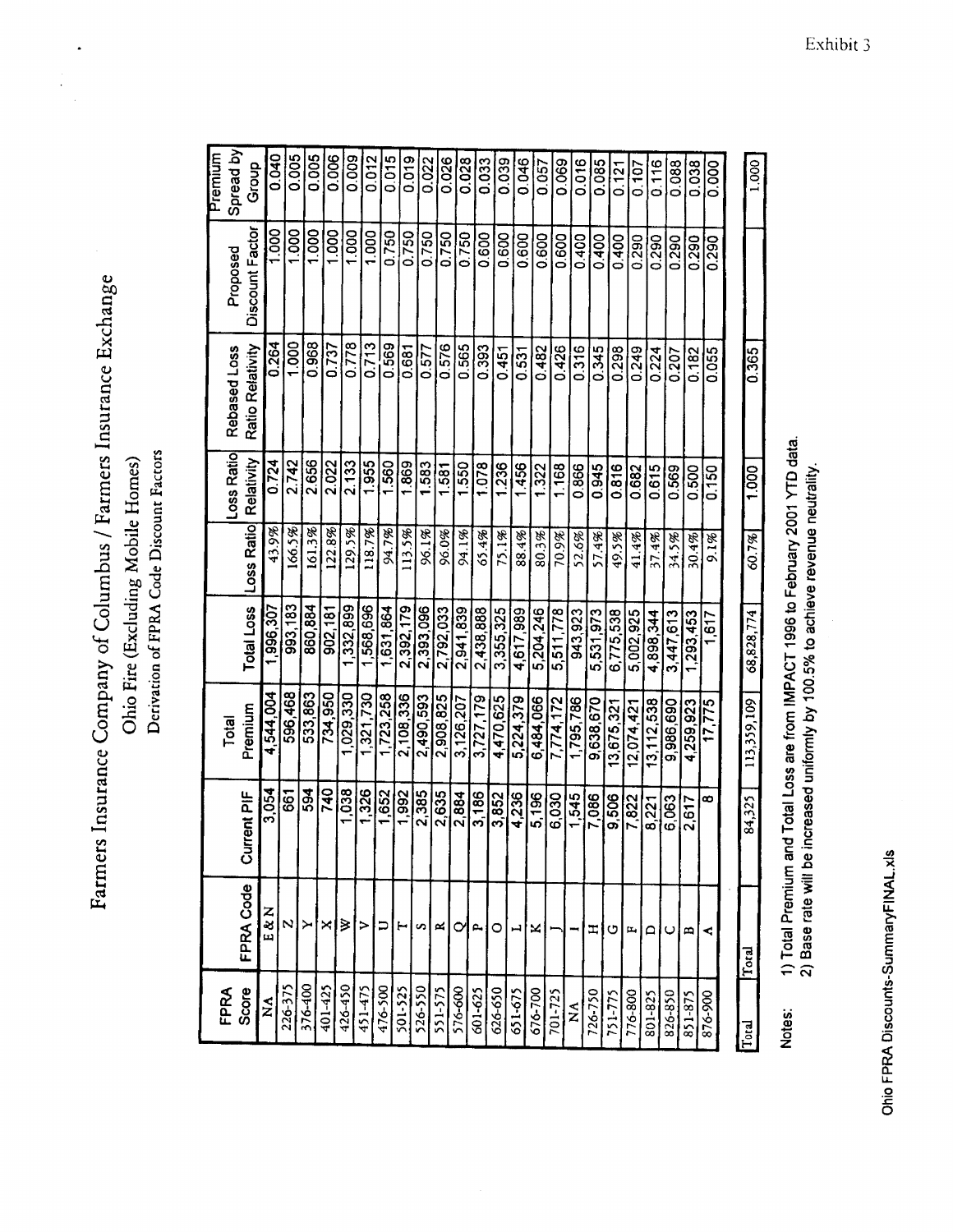#### Exhibit 1

### Farmers Insurance Company of Columbus Ohio Homeowners and Landlords Protector Summary of Premium Effects -- Effective September 16, 2001

| Type of Change                 |                                         |               |                 |
|--------------------------------|-----------------------------------------|---------------|-----------------|
|                                | Special/Protector Plus   Renters/Condos |               | HO Total        |
| Base Rate Changes by Territory | 19.3%                                   | 11.4%         | 19.0%           |
| FPRA Discount                  | $-50.1%$                                | $-50.1%$      | $-50.1%$        |
| Required FPRA Base Rate Offset | 100.5%                                  | 100.5%        | 100.5%          |
| Crossover correction           | 0.0%                                    | 0.0%          | 0.0%            |
| Sewer & Drain Rate Change      | 2.6%                                    | 0.1%          | 2.5%            |
| Overall Rate Change Effect     | 22.5%                                   | 11.5%         | 22.1%           |
| Annual 2000 Premium            | 25,108,816                              | \$<br>940,929 | \$26,049,745    |
| Annual Dollar Effect           | 5,646,465                               | 108,225       | \$<br>5,754,689 |
| Indicated Change               | 21.7%                                   | 11.4%         | 20.2%           |

 $\sim$